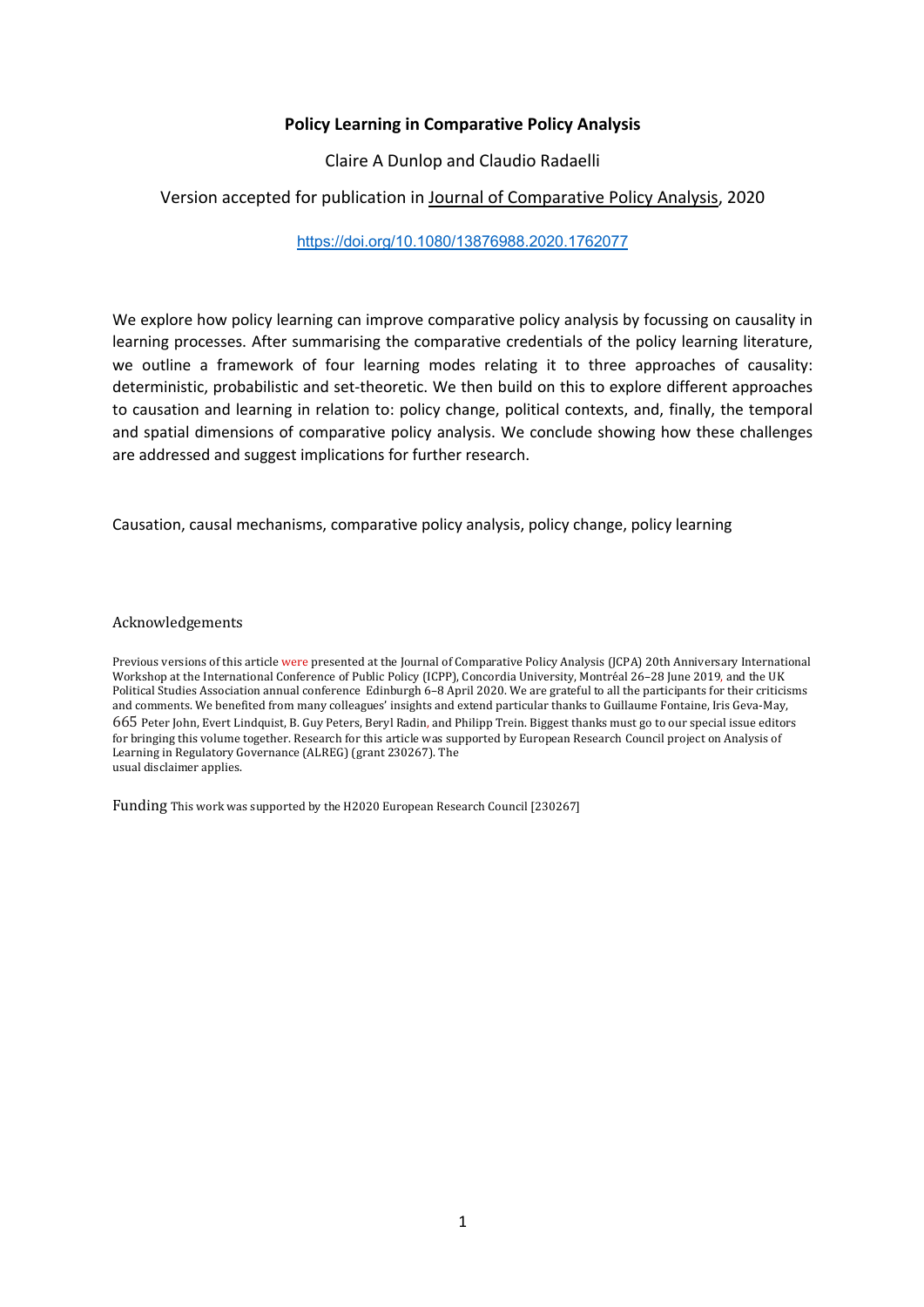#### **1. Introduction: How Comparative is the Policy Learning Literature?**

Policy learning has an impressive intellectual tradition reaching beyond the boundaries of the field of public policy. Its roots are grounded in the works of John Dewey, Harold Lasswell, Karl Deutsch, Charles Lindblom, and Herbert Simon (see Dunlop, Radaelli and Trein, 2018: ch 1). In the 1980s and 1990s, policy learning was key to the emergence of neo-institutionalism and ideational explanations of public policy (Hall, 1993; Haas, 1990; Haas, 1992), to the solution to problem solving puzzles (Ostrom, 1990) and to the explanation of policy change (Bennett and Howlett, 1992; May, 1992).

In the last twenty years, political scientists have adopted learning as lens to address questions about policy diffusion and transfer (Dolowitz and Marsh, 1996), policy convergence (Plümper and Schneider, 2009), evidence-based policy (Cairney, 2012), a new modes of governance (Sabel and Zeitlin, 2010) and policy failure (Dunlop, 2017). Learning is also a fundamental component of the contemporary theories of the policy process, such as ideational theories of policy change (Béland, 2019), the advocacy coalitions framework (Jenkins-Smith et al, 2017) and the narrative policy framework (Shanahan et al, 2017). The explosion of the field of behavioral public policy has drawn attention to the individual-level mechanisms of learning and the micro-foundations of behavior. Bryan Jones (2017) has argued that the concept of behavioral rationality is the essential building block of public policy, re-connecting contemporary studies of learning to the behavioral tradition in organizational studies – already in 1963, Cyert and March used experiments (as well as other methods) to investigate cognitive bias and explain how organizations behave in their search for solutions, the communication of information and the formation of organizational expectations (Cyert and March, 1963: section 4.4). Since 2014 alone, over 200 articles have been published on the topic (Goyal and Howlett, 2018b: see section 4.3).

We know a good deal about the coverage of the recent learning literature in terms of the citation networks for influential articles and journals, research strands pursued, learning types found and units of analysis – countries, sub-national jurisdictions, and such like – and policy areas (Goyal and Howlett, 2018a, 2018b). We know much less about the state of the art in more explicitly comparative terms, even though, looking one last time back into the history of the field, Peter Hall's *Governing the Economy* (1986) was a classic comparative study of economic policy in France and Britain. To address this gap, we conducted our own focussed bibliographic review of 109 highly cited policy learning articles from over the past decade<sup>1</sup>. Specifically, we zoom-in on three elements we know little about:

<sup>&</sup>lt;sup>1</sup> We searched in the Social Science Citation Index (SSCI) on 14 February 2019 for articles with the following criteria: Topic=(policy learning) OR Topic=(organizational learning) OR Topic=(social learning) AND TOPIC=(public policy) AND Topic=(learning). The search was refined by subject areas Public Administration OR Political Science OR International Relations OR Sociology OR Urban Studies. We limited the search to articles published since 2009 to the search date – a decade – and those with six or more cites. This produced an initial sample of 761 articles. The sample was then filtered by including only those articles published in journals in the JCR's Public Administration list (47 in total). With duplicates removed, this reduced the sample of articles to 278. A further sift of the abstracts reduced our sample to 109. Papers were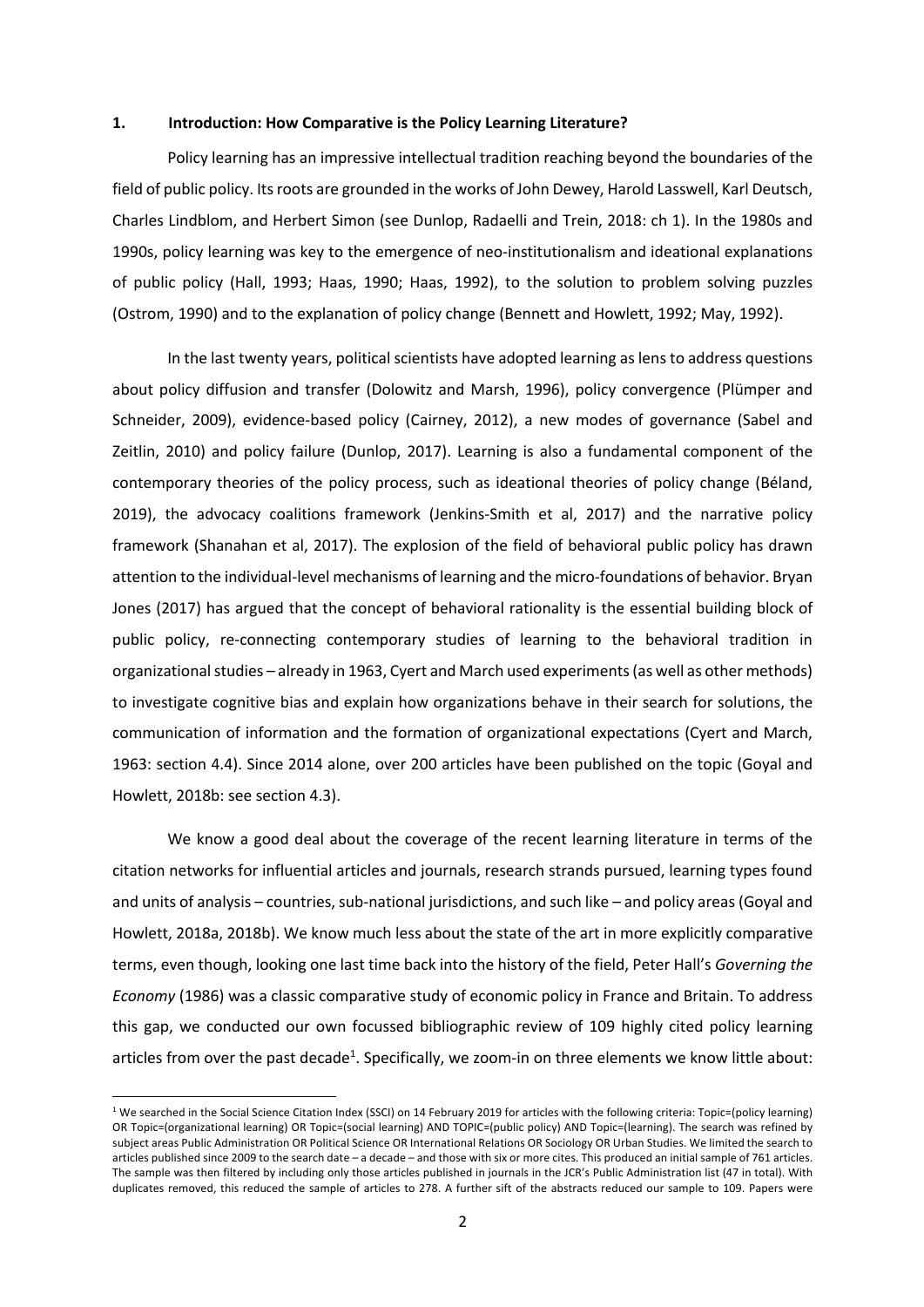whether learning is treated as the dependent or independent variable; the comparative method in case terms; and, finally, the presence of any prescriptive policy design message.

In all (comparative) analysis we need to be clear about what exactly is being placed 'in contest' (Dodds, 2018: 6). Policy learning is more frequently the matter being explained – the explanandum (62%, N=68) – than the explanans (38%, N=41). This is not problematic in itself though more explication at the outset of the explanatory status of learning would safeguard against learning becoming both effect and cause in the same paper.

On method, there is a reassuring mix (see table 1). The single case study – which so much of policy studies is built upon – stands out at 35% of the studies examined and we have an even spread of the rest. Regarding the inclusion of the single case study, while, arguably, this is not a *genuinely* comparative form (Peters, 1998; Yin, 1996), we favour this broad conceptualisation because the single case study can be used to probe or test conjectures and hypotheses<sup>2</sup>. Sartori (1990: 400, footnote 5) was fond of saying that a single case study can be cast in a comparative explanatory framework or be idiosyncratic. His rule of thumb was to browse through the references of a single case study: if the bibliography contained only studies on the case being discussed, the paper was idiosyncratic and not comparative.

**Table 1 Case Types in the Literature**

|      | SINGLE CASE | TWO CASES | SMALL N (3-8 MEDIUM |              | N LARGE       | N TOTAL    |
|------|-------------|-----------|---------------------|--------------|---------------|------------|
|      |             |           | CASES)              | (9-30 CASES) | ( > 31CASES ) |            |
| N(%) | 38 (35%)    | 21 (19%)  | 19 (17%)            | 15 (14%)     | 16 (15%)      | 109 (100%) |
|      |             |           |                     |              |               |            |

With over half the studies covering single or two cases, the learning literature echoes the wider comparative public policy literature. Rather than uncover patterns, comparing a limited number of cases illuminates the processes and forces that underpin distinct policy responses to common problems (Engeli and Rothmayr Allison, 2014). But, medium and large N studies are happening in good numbers (14% and 15%, respectively).

rejected if they used learning in colloquial terms ('what can be learned from XYZ') or learning in education policy or contained no empirics (i.e. were conceptual or prescriptive papers on policy learning).

<sup>&</sup>lt;sup>2</sup> See also Mackie (1995) for a trenchant defence of the single case study, and Gerring (2004) and Morlino (2018) on the difference between descriptive/configurative/atheoretical case studies and varieties of theory-informed case studies.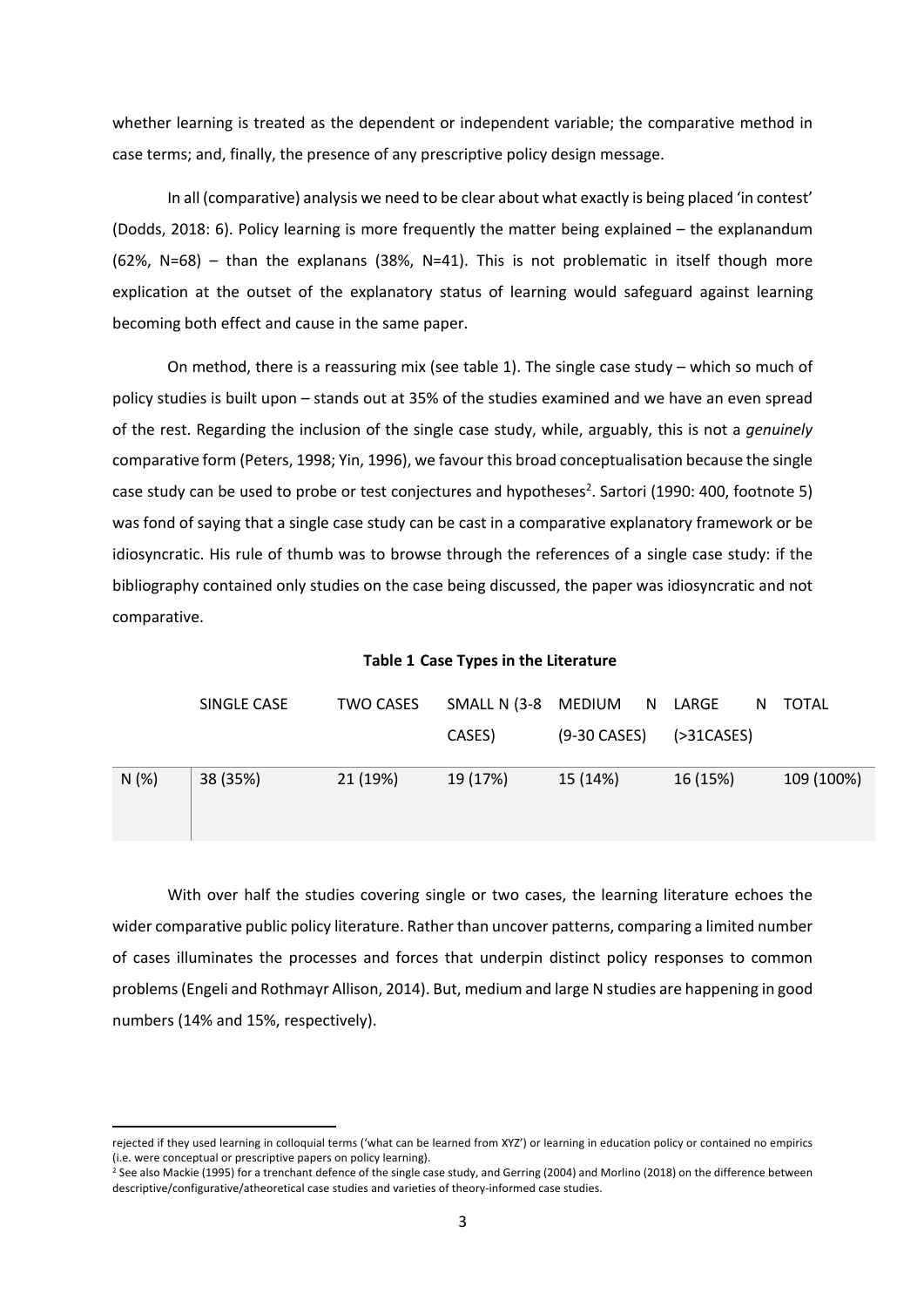Finally, we augment the bibliographic review material on policy learning with a search for relevance. Specifically, we are interested in the extent to which studies of policy learning are generating clear and reportable design implications. Our findings are encouraging – 30% of the articles (N=33) offer some prescriptive advice for institutional reforms or policy lessons.

We can see there is a good deal of activity on policy learning. Yet, the field is heterogeneous and lacks any shared language (Dunlop and Radaelli, 2013; Goyal and Howlett, 2018a, 2018b). Of course, we might have good cause to be relaxed about this. Why not let a thousand flowers bloom? Certainly, we are learning a good deal about the vast variety of learning forms and effects that exist in the social world, and the many ways in which we can research them. Perhaps learning is a special case – much of the literature would suggest authors consider it too idiosyncratic to be corralled into an ordered analytical framework (see Goyal and Howlett, 2018a: 31).

But, policy scholars increasingly regard frameworks as tools that can help us identify and tackle new analytical frontiers rather than straightjackets. Here, we recall Schlager's memorable verdict on the state of policy theories in the 1990s as characterised by: 'mountain islands of theoretical structure, intermingled with, and occasionally attached together by foothills of shared methods and concepts, and empirical work, all of which is surrounded by oceans of descriptive work not attached to any mountain of theory' (Schlager, 1997: 14). The development and refinement of master theories like the advocacy coalitions framework, punctuated equilibrium theory, multiple streams approach and institutional analysis and develop has changed this landscape radically and has impacted on comparative policy analysis. The same cannot (yet) be said for policy learning.

In this article, we explore how to advance the comparative analysis of policy learning. Our main goal is to show how policy learning can contribute to improving comparative policy analysis, especially by relating causality with a learning process. Recent theoretical developments offer a way forward. Two sets of authors in particular have pushed the agenda – Heikkila and Gerlak on collective learning (2013) and Dunlop and Radaelli's modes of learning (2013). Here, we focus on modes of learning as one framework that may have the potential to create a progressive, comparative research programme. The analytical framework is twofold. First, it is built on a systematization of policy learning literature (for the review details see Dunlop and Radaelli, 2013: 616, footnote 2). Second, it develops the modes by using theoretical expectations about learning and the concept-formation tool of explanatory typologies. However, this model does not explicitly deal with the comparative analysis. To exploit the potential of policy learning for comparative policy analysis, in the next section we address four challenges (Fontaine, 2017; Peters et al, 2018): the need for definitional clarity; the creation of a shared conceptualisation that works as a mid-range; a coherent model of causation; and,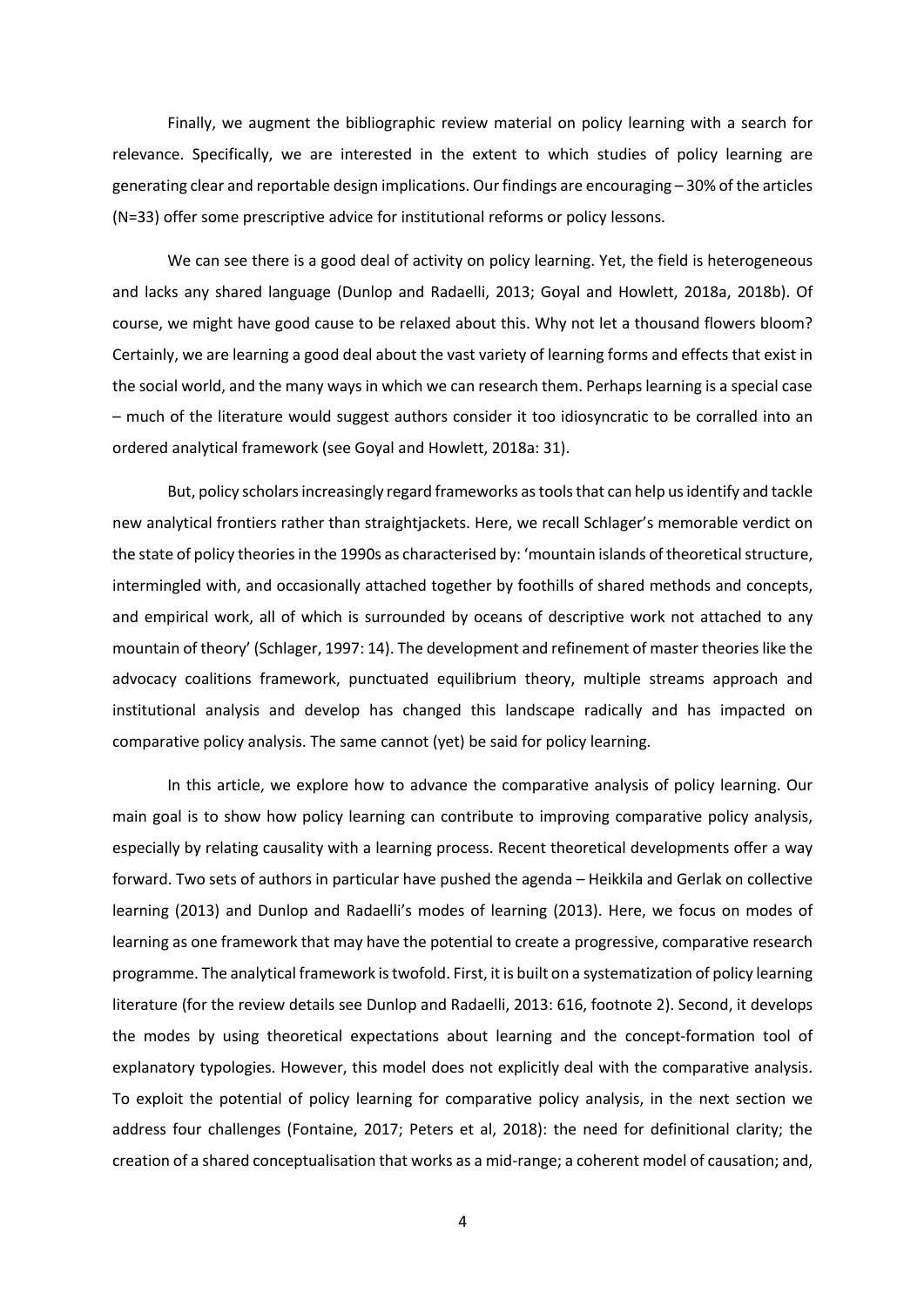a contribution to policy design. We exert particular energy on the third concern about how policy learning connects with causality. In the following section, we situate learning and its causal logic in the context of *comparative* research we discuss different approaches to causation in relation to: policy change, learning contexts and time and space. We conclude by showing how the challenges are addressed and suggest implications for further research.

### **2. Introducing Modes of Learning Framework**

## *2.1 Defining Policy Learning*

What do we mean by policy learning? The modes approach distils the learning literature into a single and deliberately broad definition of policy learning as: 'the updating of beliefs based on lived or witnessed experiences, analysis or social interaction' (Dunlop and Radaelli, 2013: 599). Despite ontological and epistemological differences in the scholarship, this captures the core attributes of the phenomenon and is a unifying point of departure. For some, this baseline may be too broad (for example, Goyal and Howlett argue it lacks intentionality [2018]). But, recall, it is drawn from the literature and if our concepts are to travel at all we must try for encompassing starting points (Sartori, 1970).

Following Sartori (1970: 1044), we need to be clear about what we are measuring and un-pack foundational concepts to make them amenable to empirical, granular analysis. With a broad 'family' definition of learning established, we get taxonomical. Specifically, we focus on the four modes (or genus) which recur empirically: epistemic, reflexive, bargaining, and hierarchical. The typology is explanatory rather than descriptive; these four modes are produced by two conditions associated with policymaking environments: the level of tractability and certification of actors associated with an issue (figure 1). Analysing diversity demands we are conceptually clear about what is 'in' and what is 'out' of each mode of learning. The original literature review and subsequent empirical work means we can confidently distinguish each mode across a number of fundamental dimensions: metaphor of learning; predominant policy actors; knowledge use; what is learned; what the lesson is good for (see the summary in table 2).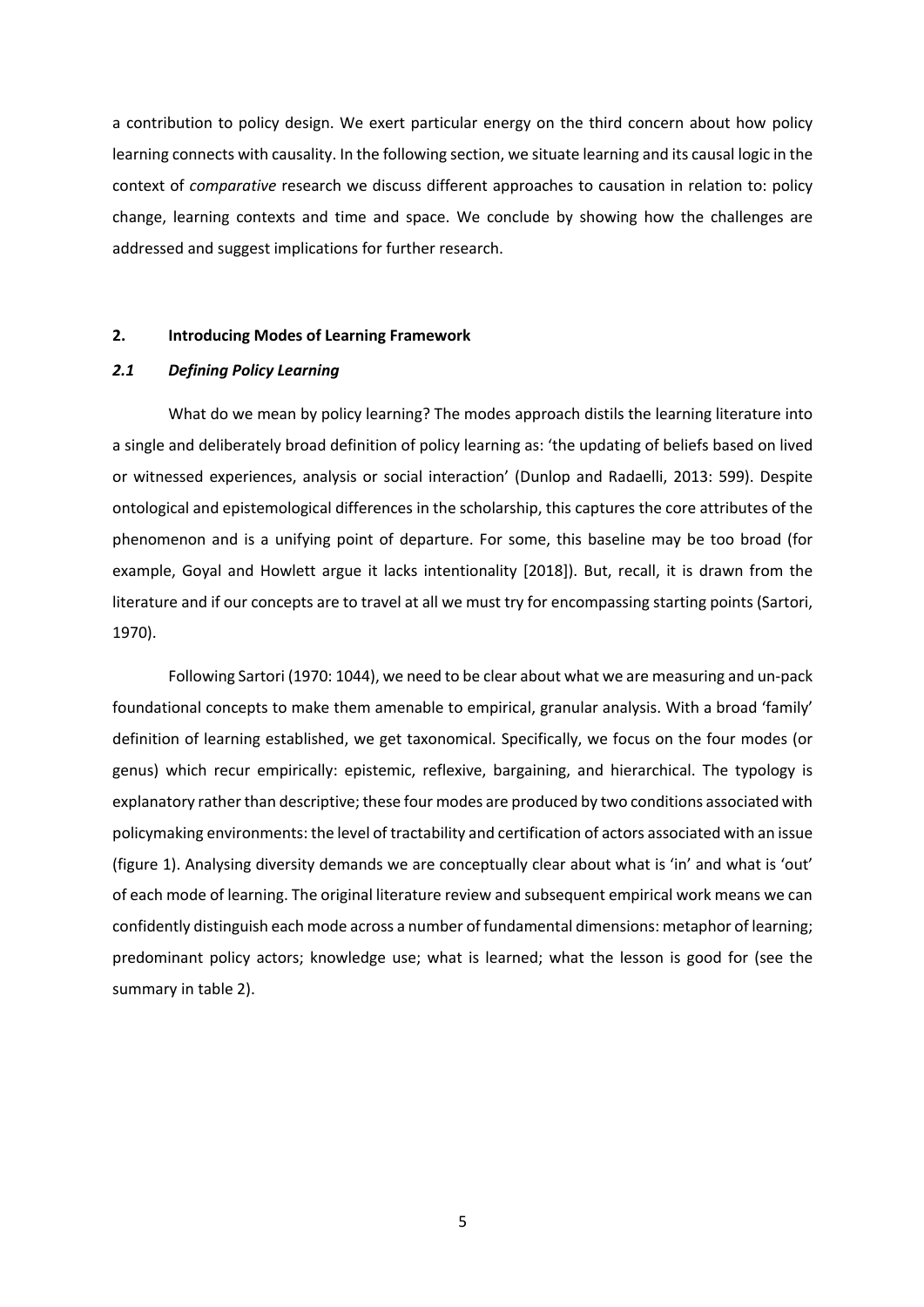# **Figure 1 Modes of Learning**

# **PROBLEM TRACTABILITY**

|                                          | LOW                                      | <b>HIGH</b>                                    |  |
|------------------------------------------|------------------------------------------|------------------------------------------------|--|
| LOW                                      | <b>Learning in Reflexivity</b>           | Learning as by-product of<br><b>Bargaining</b> |  |
| <b>CERTIFICATION OF</b><br><b>ACTORS</b> |                                          |                                                |  |
| <b>HIGH</b>                              | <b>Learning in Epistemic</b><br>contexts | <b>Learning in Hierarchy</b>                   |  |

Source: adapted from Dunlop and Radaelli, 2013, figure 1: 603.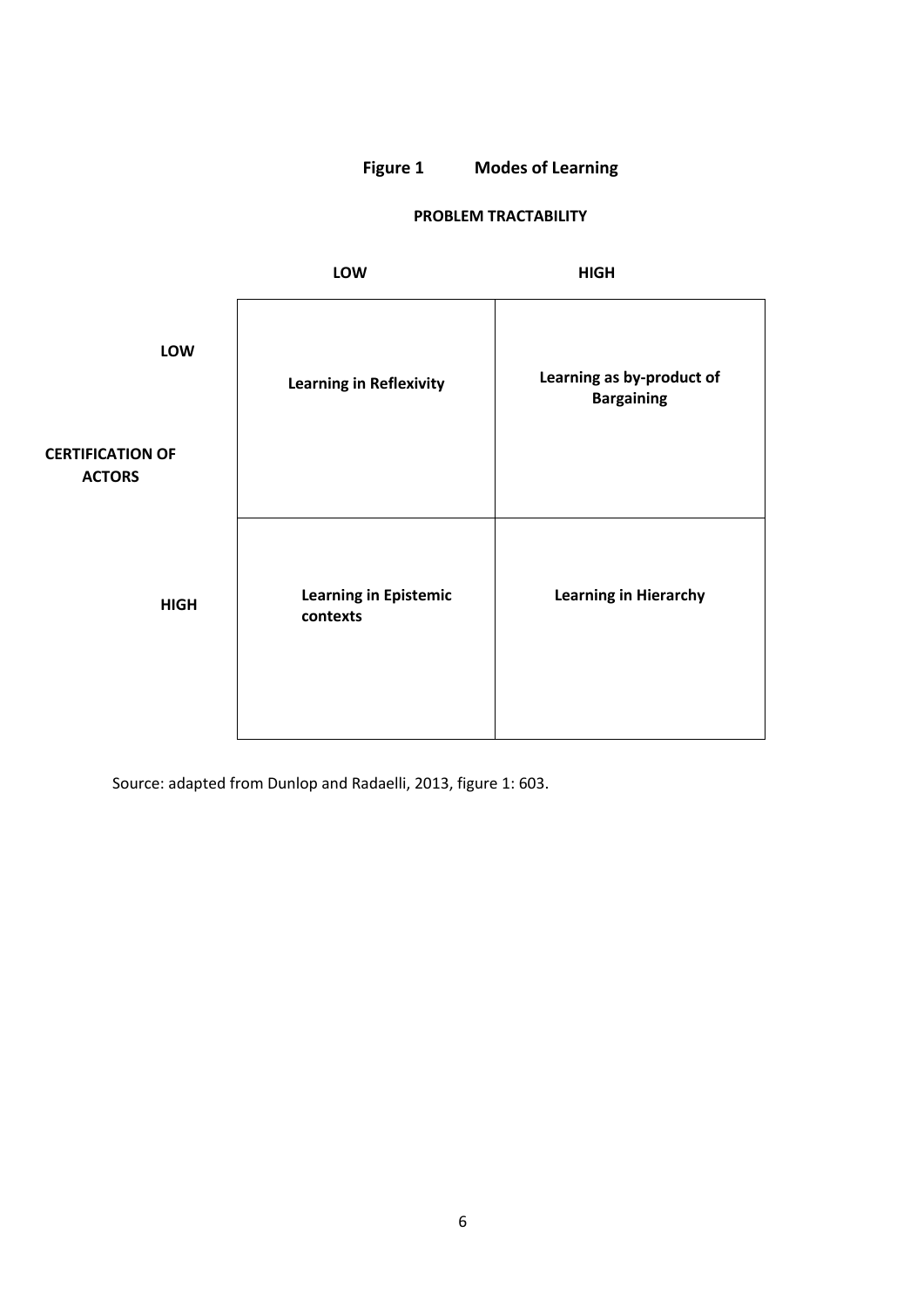| <b>LEARNING</b><br><b>MODE</b>                     | <b>EPISTEMIC</b>                                                                                                           | <b>REFLEXIVE</b>                                                                               | <b>BARGAINING</b>                                                                               | <b>HIERARCHICAL</b>                                                                  |
|----------------------------------------------------|----------------------------------------------------------------------------------------------------------------------------|------------------------------------------------------------------------------------------------|-------------------------------------------------------------------------------------------------|--------------------------------------------------------------------------------------|
| <b>METAPHOR</b>                                    | teaching                                                                                                                   | dialogue                                                                                       | exchange                                                                                        | compliance                                                                           |
| <b>PREDOMINANT</b><br><b>ACTORS</b>                | experts                                                                                                                    | citizens                                                                                       | interests                                                                                       | and<br>courts<br>standard setters                                                    |
| <b>KNOWLEDGE</b><br>USE AS                         | instrumental                                                                                                               | conceptual                                                                                     | political / symbolic                                                                            | imposed                                                                              |
| <b>IS</b><br><b>WHAT</b><br>LEARNED?               | effect<br>and<br>$\bullet$<br>cause<br>relationships<br>policy-relevance<br>of<br>٠<br>science                             | exposing norms<br>$\bullet$<br>learning how to<br>$\bullet$<br>learn (deutero)                 | of<br>composition<br>$\bullet$<br>preferences<br>οf<br>costs<br>$\bullet$<br>cooperation        | scope of rules<br>$\bullet$<br>significance<br>$\bullet$<br>and rigidity of<br>rules |
| IT<br><b>IS</b><br><b>WHAT</b><br><b>GOOD FOR?</b> | of<br>reduction<br>$\bullet$<br>uncertainty<br>thinking through the<br>$\bullet$<br>links between policy<br>means and ends | upholding<br>and<br>$\bullet$<br>renewing<br>legitimacy<br>conflict<br>$\bullet$<br>resolution | the<br>exposing<br>$\bullet$<br>Pareto frontier<br>of<br>intelligence<br>$\bullet$<br>democracy | monitoring<br>$\bullet$<br>sanctioning<br>$\bullet$                                  |

### **Table 2 Unpacking Policy Learning Modes**

### *2.2 Conceptualising at the Mid-Range*

Thus, the literature review has naturally created mid-level categories that un-pack the monolith of policy learning (Sartori, 1970). And, most applications of the modes approach stop at these four which give wide comparative leverage. However, we can go lower down the level of abstraction identifying individual species within in genera. Using the method of explanatory typologies (Elman, 2005), we can decompose the two-by-two space into sixteen subtypes. This expansion is driven by education theory that treats adult learning as the product of learners' control over the objectives of learning (high or low) and the learners' control over the content and means of learning (high or low) (Mocker and Spear, 1982; Dunlop, 2009). Analytical application of these species offers more fine-grained accounts and guards against the dreaded 'conceptual stretching' (Sartori, 1970), but result is smaller case coverage.

## *2.3 Learning and Causation*

The modes of learning approach must be completed by a models of causation approach. Being explanatory, the typology identifies the conditions that determine one type of learning or another. Table 2 shows the content of what is learned and how the four types of learning perform in relation to goals such as: reducing uncertainty, handling policy conflict, exploiting the opportunity of cooperation, and delivering on compliance. This is indeed a lens put on learning as an effect of causes. The causes are the type of policy problems and the certification of actors.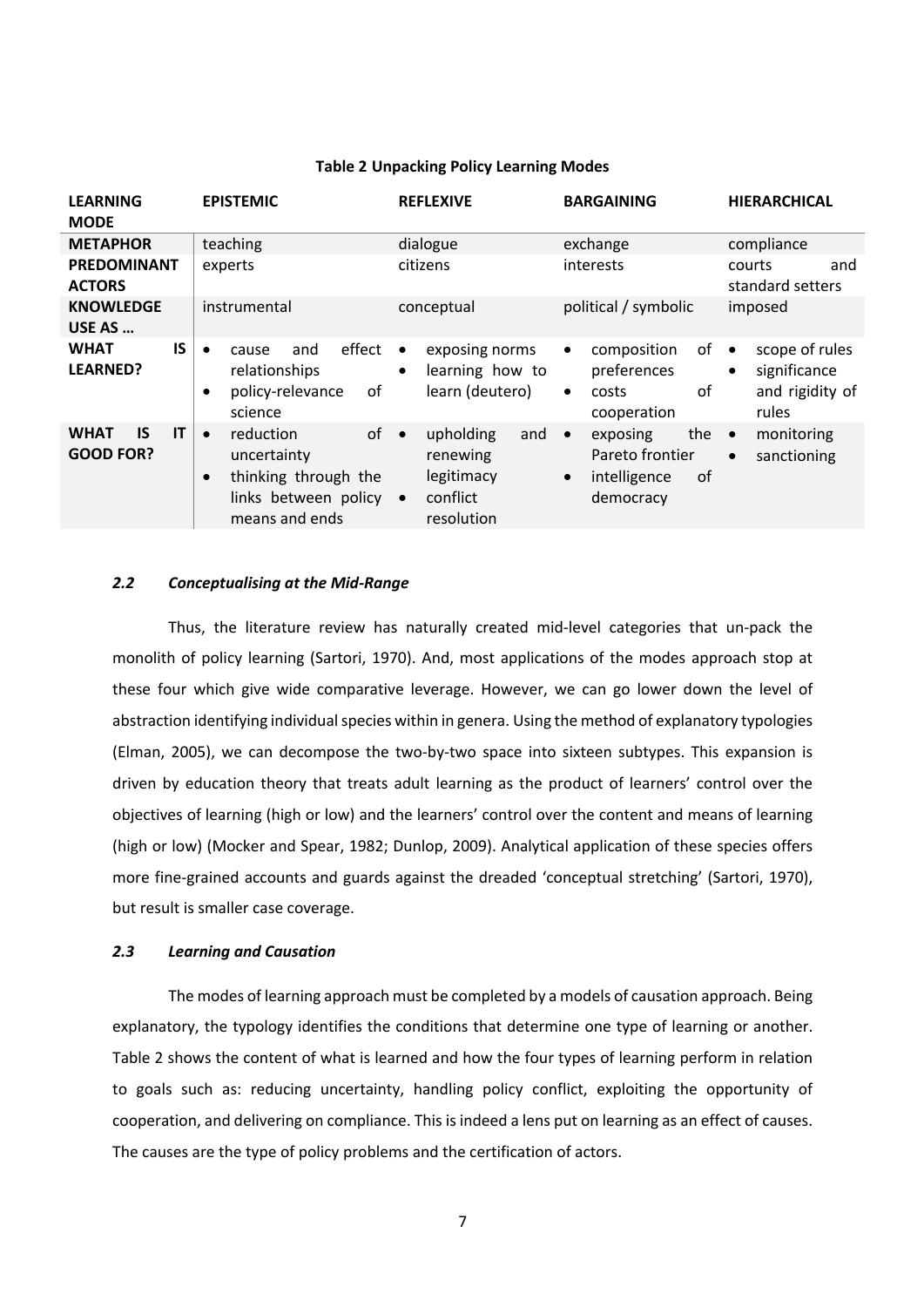Two major questions arise. First, what are the alternative models of causation available to study learning as effect of causes? Second, once we have adopted a model of causation, how does one model learning as cause of effects, and what are these effects? These questions connect with the entire special issues' focus on causation, ontology and the methodology of establishing causation (Beach and Pedersen, 2016; Fontaine, 2017).

On learning as effect of causes, let us assume that we have correctly identified the two causes of type of policy problem and certification of actors. How we approach the nature of this causal relationships depends on our ontology. Take the type of problems first. In a naturalist ontological posture (Moses and Knusten, 2012), a given problem can be seen as objectively tractable or very uncertain. Within this naturalist ontology, we can widen the typology to consider whether tractability and uncertainty are affected by contrasting values, political complexity, interdependency as well as technical knowledge of the issues that need attention (see Peters 2018 for the most important classifications of problems). However, in a world that is socially constructed (social ontology or constructivism, following Moses and Knutsen, 2012), it is the social meaning or predominant causal story that determines the problem types. Tractability and uncertainty depend on whether narratives and causal stories portray the problem originated by purposeful or unguided action, and whether we believe that the consequences are intended or un-intended. To illustrate, uncertainty can be seen as accidental or the intentional product of a bureaucratic machine or political logic.

The same can be said for the certification of actors. In this case, the argument for social constructivism is stronger perhaps. Certification is hardly an objective property of a system or a type of actor. It is a constellation of meanings that in a given period a community or political system shares about an organizational form – be it the Church or the Federal Reserve Bank. The choice of an ontology has implications for the methodology chosen for empirical research (Hall, 2003).

Turning now to learning as cause of effects, the literature in comparative public policy centres on policy change as the most interesting possible effect of learning. The causal logic is that individuals and organizations learn from experience and social interaction, and by drawing inferences on what they have learned these individuals and organizations will change their behaviour, leading to a change in public policy. Policy change caused by learning may or may not occur. In order to understand the causal mechanisms at work, we require deep knowledge of the case. To make the case for learning as cause one has to demonstrate that other variables have not caused change – that means to rule out rival alternative hypotheses.

This is deterministic thinking. We need to push this thinking later on by considering rival alternative hypotheses, mechanisms, and the whole chain of causation. Before we look at these three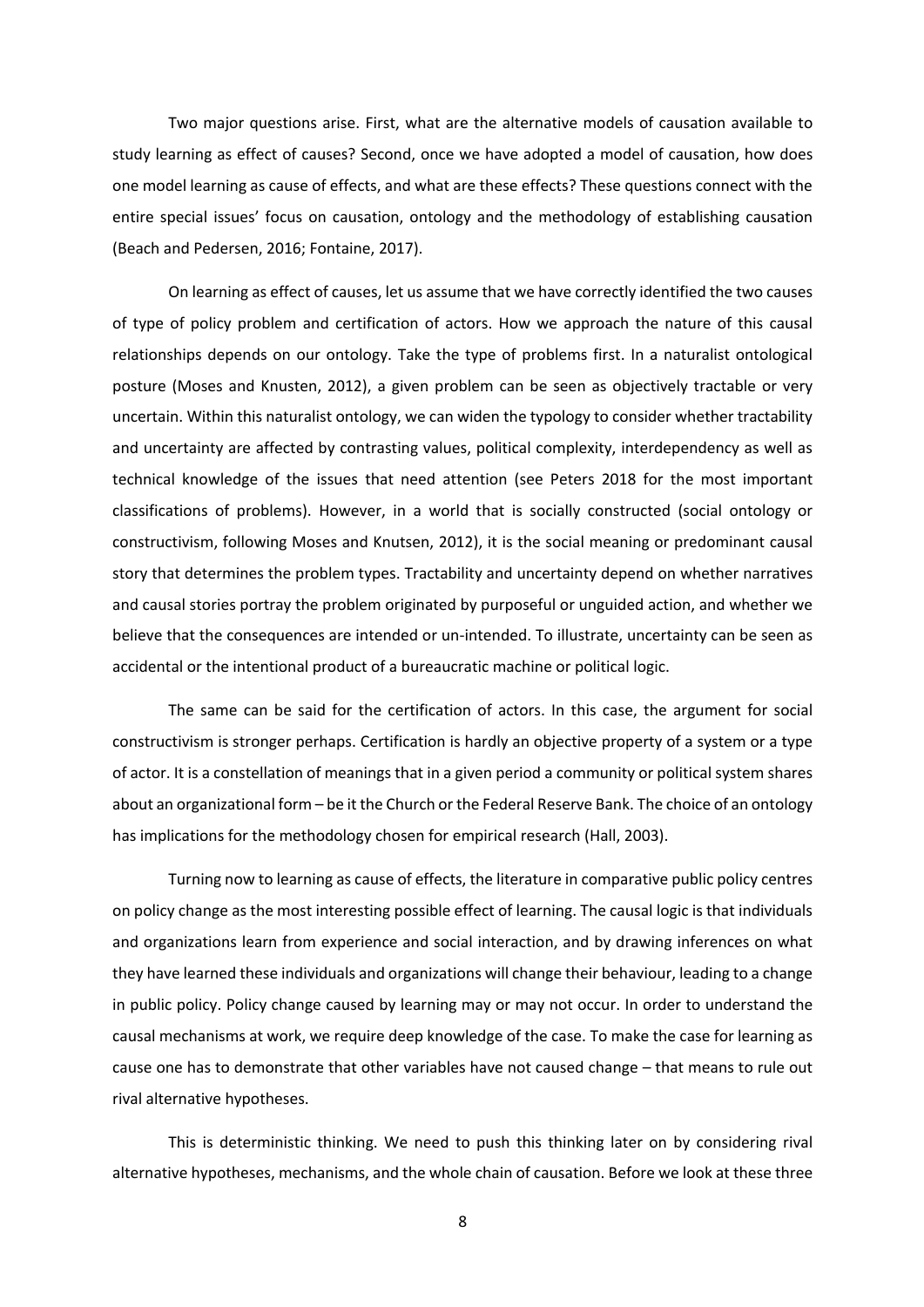dimensions, it's useful to look at another model of causation, that is grounded in probabilistic thinking. Pearl puts it very simply: 'The main lesson for a student of causality is that a causal model entails more than merely drawing arrows. Behind the arrows, there are probabilities' (Pearl, 2018: 45). Probabilistic causal strategies get at differences of degree rather than nature. Thus, the scope conditions of an outcome should be observed across a range of cases. This way we pinpoint differences in the intensity of causal effects. As we add cases, we increase theoretical leverage. There is also a third way to think about causation, that is, that learning is a difference-making condition in a combination of conditions that within a population or a single case study are associated with the outcome of policy change. This is a set-theoretic understanding of causation.

Set-theoretic or configurational causation is interesting given its implications for policy design. One of the ten principles of Bobrow's policy design (2006) is 'what are the minimum conditions for success?'. If we consider learning as related to policy success, configurational causal thinking would then address this question: what are the combinations of conditions that are sufficient for success to occur in a population of cases that can be compared? This applies neatly to the needs of policy designers, who cannot find all the causes of an effect such as 'how to combat corruption', but would be very glad to know that a combination of learning how to use instruments A, B, C and D is sufficient for this outcome of, say, low corruption, to occur. Hence, configurational causation has its own original way of getting rid of rival alternative hypotheses. Certainly, learning about policy instruments is not the only cause of low or high corruption, but for the designer it's important to know that it may be sufficient to achieve success. Some authors however have criticised this approach for relying too heavily on deterministic thinking: 'by rejecting ideas and research tools developed in probability theory and statistics, qualitative comparative analysis takes a major step backwards' (Seawright, 2005: 24).

For probabilistic approaches drawing on statistical methods, the comparative analysis of learning as cause of policy change is fraught with this difficulty: that when we observe change, learning may well be a plausible and empirically documented cause, but we cannot exclude other causes that are even more important than learning. In terms of models in large-n studies, this may lead to bloated regression models with 20-25 control variables that try to capture the essence of omitted variables (Radaelli and Wagemann, 2018).

Explicit *ex ante* theorization always helps. To illustrate: learning can be conceptually separated from conditionality/imposition and mere emulation/faddish behaviour. Taking our four modes, conceptually reflexivity and epistemic learning are grounded in changes of preferences, in some cases norms too, and evidence-driven enlightenment guided by experts (epistemic) and entire communities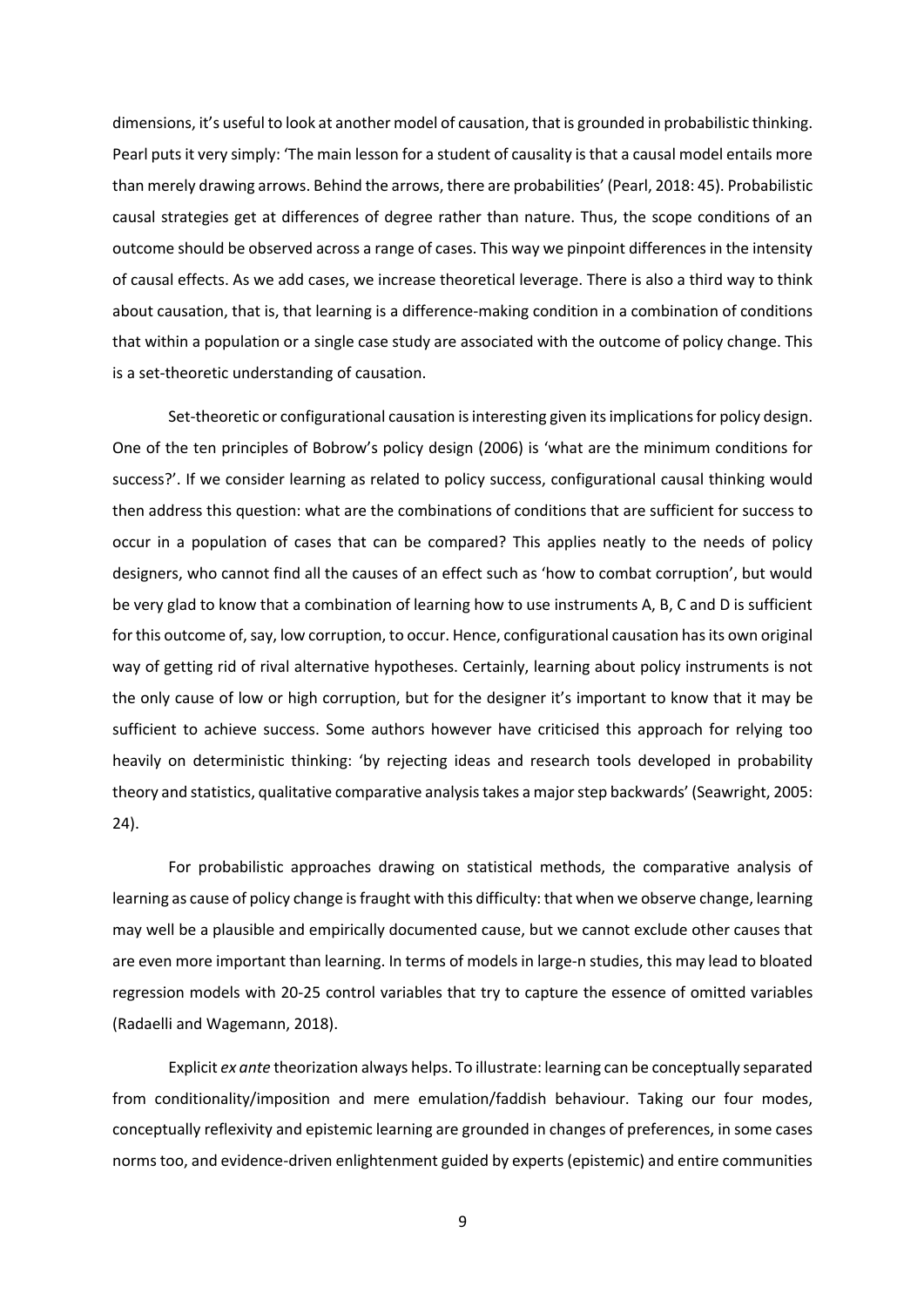(reflexivity). Empirically it is difficult (but not impossible) to separate hierarchical learning about how to comply from the effects of drastic impositions of sanctions, punishment and the use of violence. The bargaining mode sees learning as by-product and un-intentional consequence of other variables, so implicitly this mode already controls for alternative rival hypotheses.

In any case, the argument for learning-as-cause must be underpinned by an explicit theorization of mechanisms (Dunlop and Radaelli, 2019). Following Pearl again, there are two expressions of 'why?':

'The first is straightforward: you see an effect, and you want to know the cause. […] …we observe that citrus prevents scurvy. The human mind is restless and always wants to know more. Before long we start asking the question: "Why? What is the mechanism by which citrus fruits prevent scurvy?"' (Pearl, 2018: 299) This is the other version of 'why'.

In the context of the four modes of learning, the mechanisms of learning-as-effect-of-causes are exchange for bargaining; compliance for hierarchy; communication for reflexivity; and the identification of evidence for epistemic learning (outlined in table 2). Turning to learning-as-cause-ofchange, mechanisms allow us to demonstrate that the association between learning and change (or between an independent variable and learning as dependent variable) is more than correlation. The explicit theorization of mechanisms shows how exactly the cause should affect the outcome. This theorization generates observable implications. Thus, although mechanisms as such, in general, are not empirically detectable, the observable implications are. We say 'in general' because in the single case study, or in-depth comparison of two or few cases, process-tracing techniques get very close to observing causation 'in vivo'. Comparison across time and limited space (one or a few cases) generates information on how mechanisms emerge, are facilitated or hindered, and are leveraged by actors to produce an outcome. The mechanisms of social constructivism connect learning and outcomes via meanings, norms, values, and more generally ideas and 'persuasion'. The mechanisms of rational choice theory involve threats, reduction of uncertainty, exploitation of opportunities and more generally preferences and 'calculation'. In short, the logic of appropriateness versus the logic of choice. Reflexivity and epistemic learning are closer to the former logic. Bargaining and hierarchy are closer to the latter.

## *2.4 Links to Policy Design*

Moving beyond causation in the analytic sense, the framework's analytical potential goes beyond stimulating understanding of decision-making and policy outcomes. Modes of learning is about design (or, in other words, prescriptive) as well as explanation. First, it is possible that decision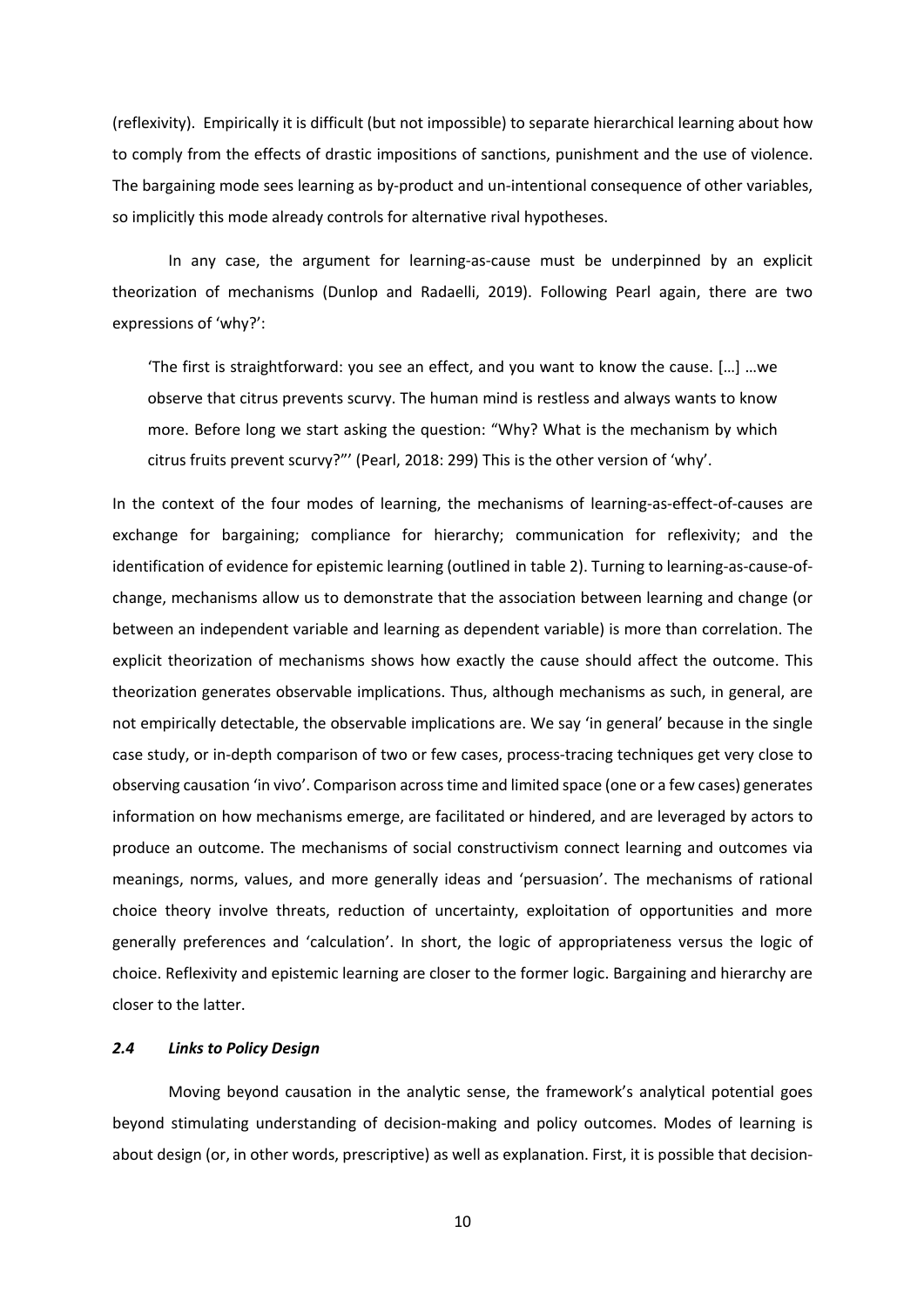makers get stuck in the wrong learning mode (Dunlop and Radaelli, 2016). To illustrate, under conditions of high uncertainty when there is no a priori knowledge of where solutions may come from, creating governance architectures based on hierarchy and bargaining is dysfunctional. This is exactly what the EU has done in the governance architecture for the euro-zone area (Dunlop and Radaelli, 2016) – and recent research indeed points to shifts towards more reflexivity (Zeitlin and Verdun, 2019). Second, and partly related to the first point, there are scope conditions that make learning in a given mode functional. For example, learning in reflexivity mode comes with scope conditions concerning the design of the venues where the search for solutions is carried out – violating these conditions deviates the learning process towards the outcome of failure (Dunlop, 2017; Dunlop, James and Radaelli, 2019).

## **3. Comparative Research and the Chain of Causation**

We now go deeper into the causal nature of learning-based explanations, appraising learning modes acrossthree key dimensionsin comparative public policy (Tosun and Workman, 2017): defining public policy and change; dealing with political context and learning actors; and, understanding time and space.

#### *3.1 Conceptualising Policies, Learning Processes and Change*

Asking what we compare in comparative public policy analysisis not as self-evident a question as it may seem. Rather, it takes us back to foundational questions about what policy is (working out from Thomas Dye's [1975] famous refrain), Tosun and Workman (2017: 331) usefully condense the foci of different policy theories into three categories: forms, institutional arrangements, and substance. It is unusual for a policy theory to cover all three categories; tightly focussed theories like advocacy coalition framework (ACF) or punctuated equilibrium theory (PET) analyse one or two conceptualisations of policy. Modes of learning approach is capable of accommodating all three. To appreciate this, we need to go back briefly to some of the classic learning studies which the modes of learning approach builds on.

We start with Heclo's (1974) comparison of social policy in Britain and Sweden and, specifically, the development of unemployment insurance and pensions over the long-term. Having described inputs, processing of policy issues, outputs and feedback, Heclo concludes that the changes and differences in the form and content of social policy are part of distinct processes of collective social learning that transcends power relations. Thus, in this first monograph on policy learning, all three categories are in play. Two decades later, Peter Hall's (1993) seminal study offers a more analytically sophisticated account of how learning affects policy in the round. Examining economic policy development in Britain from 1970 to 1989, Hall links levels of change in institutional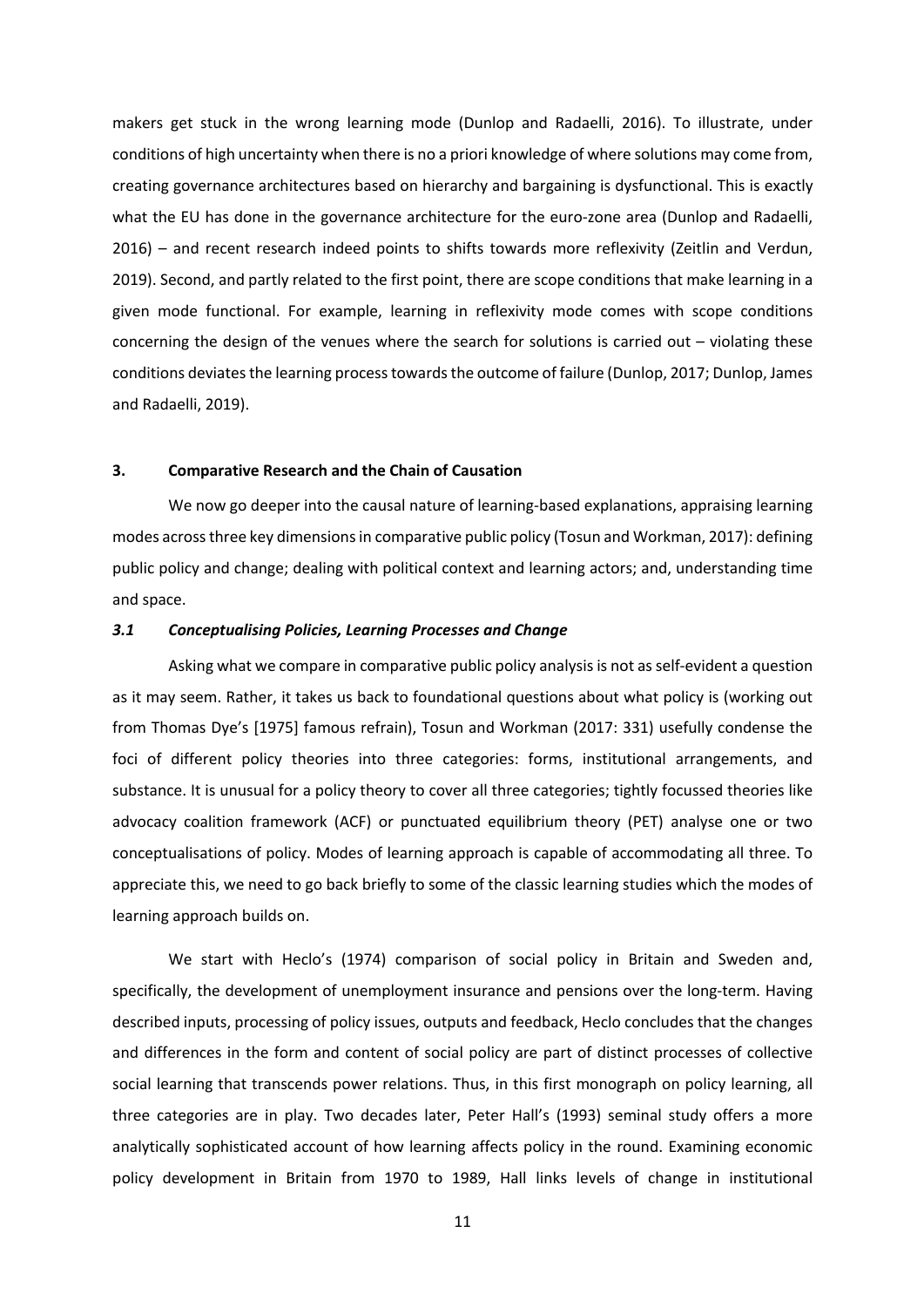arrangements and policy content to learning that takes place around policies' forms. Conceptualising policy change in ideational terms, Hall differentiates policy instruments (first order beliefs) from their settings (second order beliefs) from more fundamental policy goals (third order). For Hall (1993), the depth and nature of change or stability in policy institutions and content are a function of changes in policy belief systems around the form of policy.

Hall takes two important steps here. First, he forces us to sharpen the unit of analysis. It is fine to consider that the form, institutions or content of policies can be a function of, or vehicles, for learning but this does not go far enough. The challenge is to conceptualise what we are learning about when we learn in policymaking. For Hall, to uncover the specific causal mechanisms that operate for and of learning, we must expose the cognitive dimension of policies. Now that we know what we are explaining – beliefs around policies (variously categorised) – Hall's second step is to interrogate the processes of learning that influence these beliefs. Hall's specific interest (stimulated by unanswered questions in Heclo's work) concerns the role of societal pressure and policy actors versus the power of state structures in policy learning. In terms of ontology, Hall shows how from the level of naturalist ontology we can move to the level of social constructions and ideational understandings of 'policy reality'.

Since this seminal contribution, understanding policy learning processes has become a social scientific enterprise involving the whole chain of causation.. Thinking about learning-as-effect-of causes, the four modes have to be underpinned by these additional elements to aspire to the status of causal explanation: the causal logic, how knowledge is used in the policy process (to learn), the style of interaction, and, mindful of what we have just said about Hall's ideational analysis, the role of beliefs (table 3). This would allow comparative policy researchers to draw on a coherent way of distinguishing learning modes that link to distinct types of policy forms, institutional arrangements or content that dominate the same issue in different places or times.

The causal logic can be clearly identified as cognition in the epistemic mode. For hierarchy there are at least two logics at work: persuasion and threat. The compliance literature provides a long list of comparative case studies where both elements are present – and at certain times, in certain institutional settings, one prevails on the other. With time, rules can acquire a taken-for-granted nature, so that individuals do not really spend time deciding about whether to follow the rule or not. In the bargaining mode, we can expect the logic to be anchored to what goes on in setting of interaction dominated by exchange. Yet we need to be more precise than pointing to the logic of exchange. Thus, we expect that the calculation of the payoffs or more generally the consequences of alternative courses of action, will dominate policy-relevant exchanges. It would be wrong to think that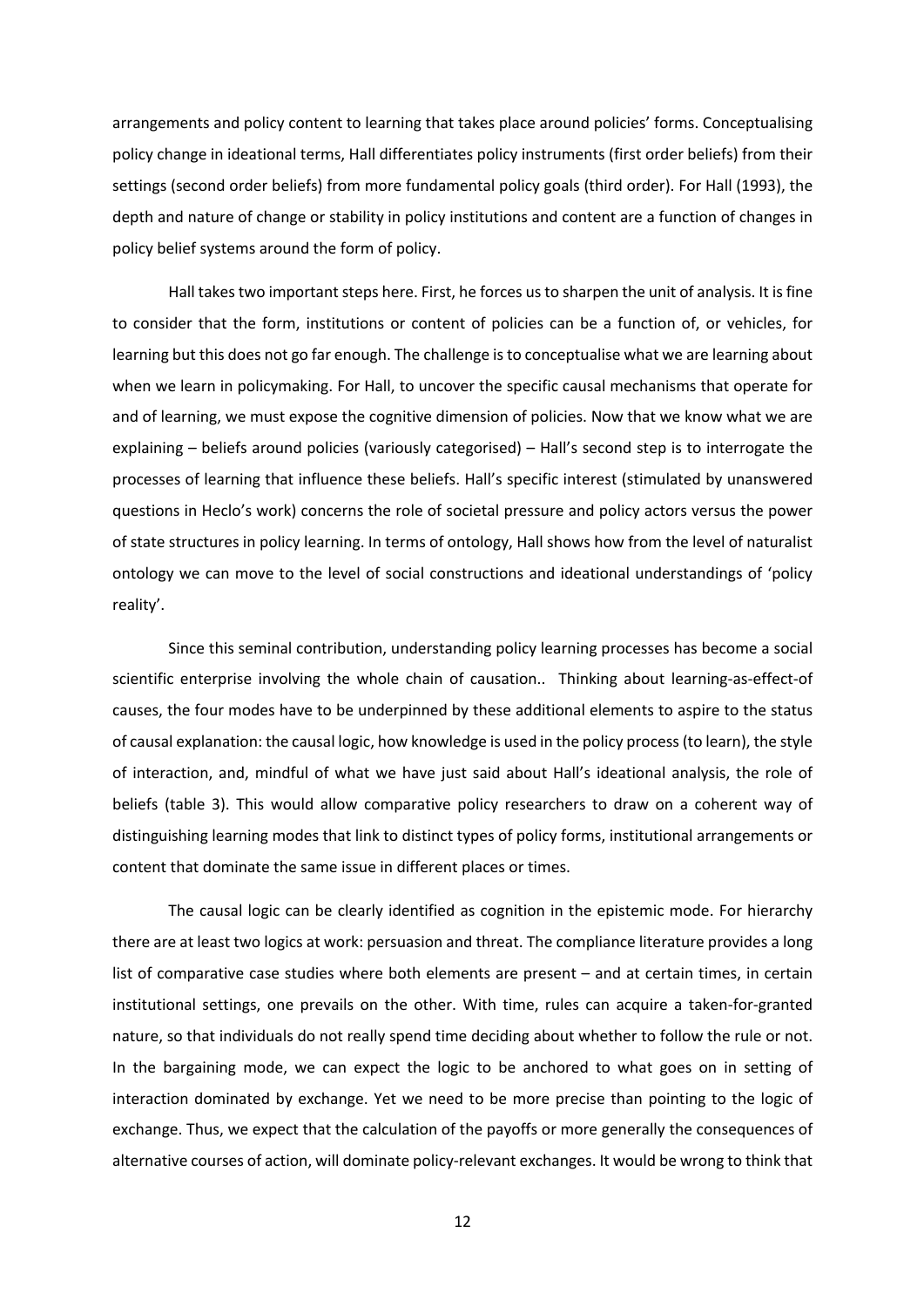bargaining is exclusively compatible with a naturalist ontology where ideas do not matter. In an empirical study of conflict resolution, Holzinger (2004) demonstrates that bargaining and arguing are not semantic opposites. The often co-exist. Finally, in reflexivity the causal logic of learning is not just intellectual cogitation (like in the epistemic mode). We should expect a logic grounded in the capability of human beings to go beyond the dialogue of the deaf and revisit the presuppositions and arguments that inform their action.

Knowledge use is another important characteristic of the chain of causation. In hierarchy knowledge of norms and regulation is somewhat pushed down via instructions, guidance handbooks, decisions of courts, the content of mandates of public bodies and independent regulators. In bargaining knowledge is used to fuel exchanges. This would normally include knowledge about the content of the exchange as well as knowledge of the strategies that others are likely to pursue. In reflexivity knowledge use is supposed to be conceptual and shared among the participants. Under epistemic conditions, knowledge exists to enlighten or at least to reduce uncertainty.

The style of interaction does not neatly differentiate the modes of learning. However, it will be more cooperative in reflexive and epistemic modes, and more competitive in the other two. The key variable at play to further differentiate one mode from the others is the level of symmetry (table 3).

As for beliefs, they display different features in the chain of causation when we consider the four modes. The epistemic mode mobilizes scientific and professional beliefs. Reflexivity hinges on beliefs about what is correct, appropriate, acceptable. Bargaining revolves around beliefs about wins and losses. Hierarchy is centred on beliefs about rules.

| <b>LEARNING MODE</b> | <b>EPISTEMIC</b>         | <b>REFLEXIVE</b>      | <b>BARGAINING</b>      | <b>HIERARCHICAL</b> |
|----------------------|--------------------------|-----------------------|------------------------|---------------------|
| <b>CAUSAL LOGIC</b>  | cognition                | appropriateness       | consequence            | habit               |
| <b>KNOWLEDGE USE</b> | instrumental             | conceptual            | political / symbolic   | imposed             |
| <b>STYLE OF</b>      | cooperative asymmetric   | cooperative           | competitive symmetric  | competitive         |
| <b>INTERACTION</b>   |                          | symmetric             |                        | asymmetric          |
| <b>POLICY</b>        | beliefs around technical | beliefs around values | beliefs around winners | beliefs<br>around   |
| <b>DEVELOPMENT</b>   | matters                  |                       | / losers               | rules               |
| <b>SHAPED BY</b>     |                          |                       |                        |                     |

#### **Table 3 Pinning down the causal chain of learning-as-effect**

So far, empirical studies of learning modes as the dependent variable take three forms. First, we have studies that follow the logic of the model itself. In political environments, learning is dynamic, as we have noted, the mode that dominates an issue is not permanent. Over time, exogenous forces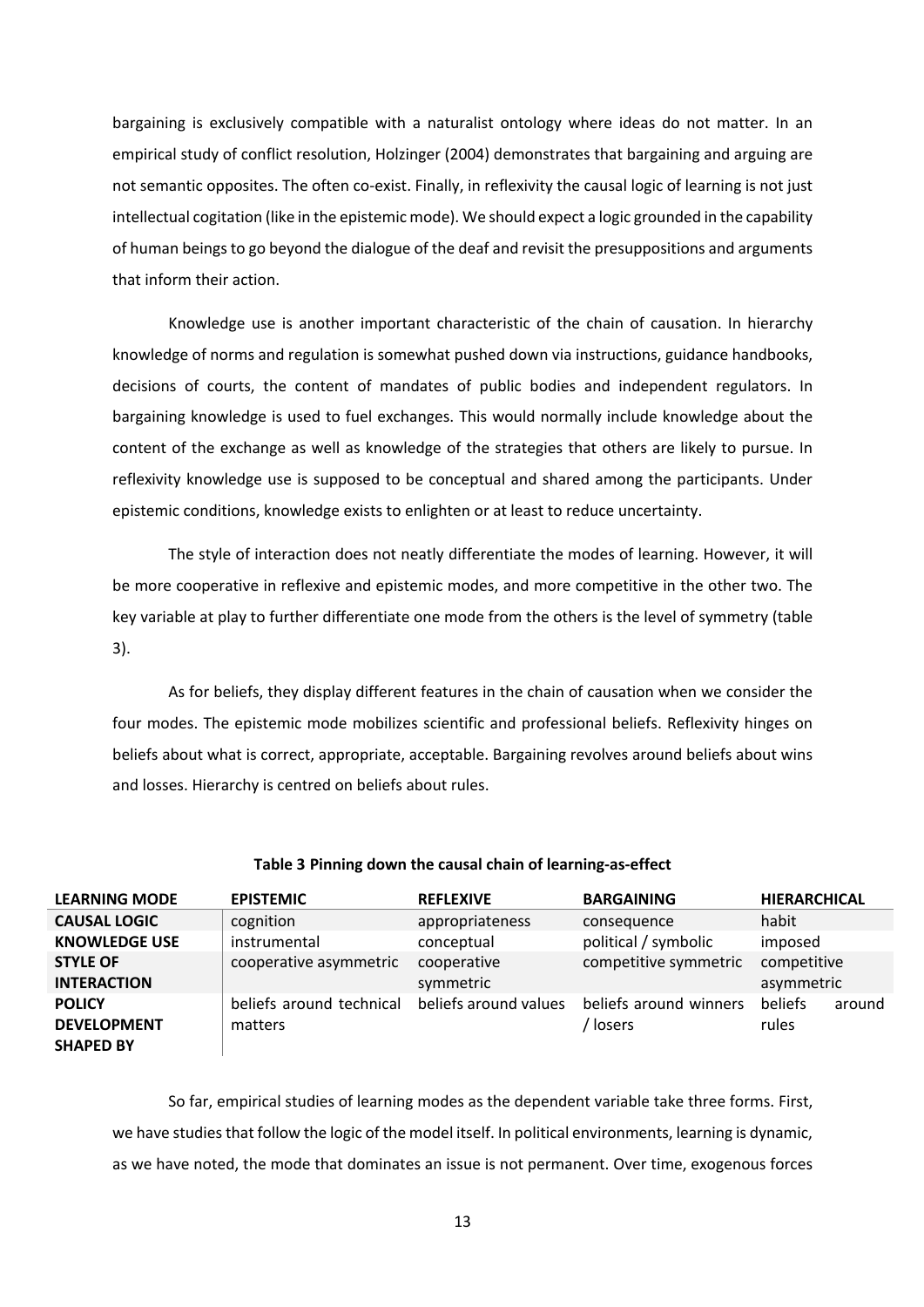change actor certification and / or the tractability of an issue may in ways that shift the learning space where policy debates and decisions take place. For example, an economic shock renders problematic a once stable issue decreasing its tractability or a new scientific discovery fatally destabilizes the structures of authority around an issue.

Next, through an analysis of impact assessment in the European Union (EU), political scientists have explored how certain policy instruments can trigger causal mechanisms associated with different types of policy learning (Coletti and Radaelli, 2013; Dunlop and Radaelli, 2018b). Linking policies to learning dynamics in this way echoes the work of Karl Deutsch (1963) who understood policy learning as the result of system feedbacks which themselves are the result of previous learning episodes. As a result, policy processes are dynamic, creative and adaptive.

Finally, there are studies which illuminate the endogenous power of learning. In one account, the result of updates in knowledge actually work to against those actors who created it. In what Dunlop (2017) coins the 'irony of epistemic learning', she describes how an epistemic community was effectively disempowered as a result of the lessons it generated regarding a food safety issue in the EU. Specifically, consumer groups and industry used newly found clarity on their policy preferences to transform the issue from one of high uncertainty and authoritative experts – epistemic learning – to one where learning was a by-product of pressure group bargaining. In a similar vein, the endogenous power of learning has been seen in cases where learning occurs in dysfunctional ways (Dunlop, 2017). For example, the UK policy failure on Brexit has been analysed as the result of dysfunctional reflexive learning – where the failure to achieve legitimate social consensus resulted in a learning form closer to bargained lessons (Dunlop, James and Radaelli, 2019).

Let us now consider learning as *cause* of policy change. This domain is ripe for development in the modes framework (and policy learning literature besides), because in comparative research the link between learning and policy change is underdeveloped (Moyson, Scholten and Weible, 2018; see Goyal and Howlett, 2018b for a strong argument of the failings of the literature in this respect). One possibility is to link each learning mode to the type of change we expect. As mentioned, policy change derived from reflexive or epistemic learning would be of the big bang variety, whereas the more routinized and predictable interactions found in bargaining and hierarchical learning modes generate small 'c' policy change. We could go further, of course, and operationalise these expectations using Hall's (1993) threefold approach to change.

Yet, we may be moving too fast. While this extension has a logic, it may be empirically and conceptually problematic. Recall, the framework is based on the view that learning in the policy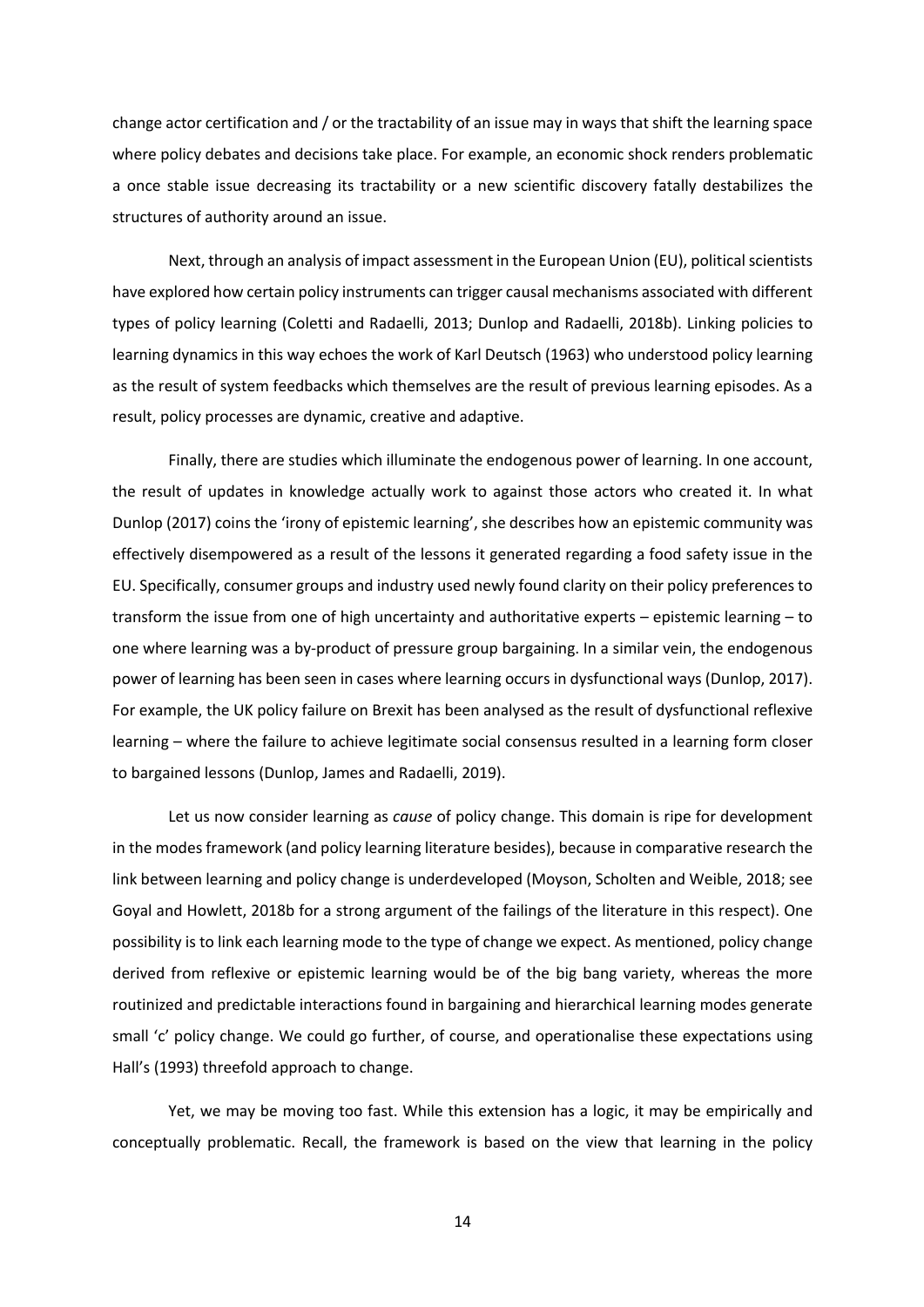process is dynamic. While at any one time learning in an issue may be dominated by one mode and its associated policy actors, the generation of ideas and lessons is still going on in other modes.

One can reasonably expect the pre-eminent learning mode to change over time as the tractability and actor certification around an issue change or are re-shaped. What results is a more complex picture of lessons becoming layered upon each other. After all, Deutsch and Heclo suggested the learning over time resembles the rabbit zigzagging in a field (re-assessing the equilibrium from the new position) and groups trying the get out of the labyrinth from different perspectives (including the perspective that getting out of the maze is not the best solution!). So, it is logically possible to map one learning mode to one mode of policy change. Yet for the purpose of comparison across time it may not be empirically or conceptually coherent.

We should be clear about the current limits of this framework. Modes of learning was first articulated in 2013 (Dunlop and Radaelli, 2013), thus its potential to link policy learning to change is only starting to be empirically explored (for example, Daviter, 2018; Di Giulio and Vecchi, 2019; Dunlop and Radaelli, 2016; Millar et al, 2018; Polman, 2018). The results are promising, though all of the early studies follow case study or small-N comparison process tracing approaches (Beach and Pedersen, 2013). While this is a central method for theory building (Lijphart, 1971; Sartori, 1970) and is especially favoured in policy studies, it does limit comparative analysis.

The next obvious challenge is to systematize the impacts of learning modes on policy stability or change across a larger number of cases. Further efforts to ensure variables associated with learning modes can be made equivalent in different contexts will enable this analytical ambition and facilitate the use of configurational methods. The limited results achieved in using learning as explanation of policy change may simply reflect ontological limits. In set-theoretic methods, change is the outcome of the *combination* of different conditions in a population. In configurational terms, the core questions are if learning appears in a string of conditions associated with change, when learning doesn't appear but is replaced by other conditions, and how important is learning in the population of cases (it may be sufficient for change to appear in 25 or 75 per cent of the cases in the population). Thinking in terms of set-theory seems a promising way to interrogate the potential of modes of learning in establishing causality in comparative research. Studies on learning informed by set-theory (some of which are comparative) include, in chronological order, Peters (1997) on cross-national learning in public management reform, Schimmelfennig (2006) testing social learning versus external incentives in processes of promotion of norms in Eastern Europe, Huntjens et al (2011) comparing eight water management systems, Bandelow et al (2019) on health policy. Maggetti and Gilardi (2016) instead use QCA in their literature review of 114 papers on mechanisms of diffusion, one of which is learning.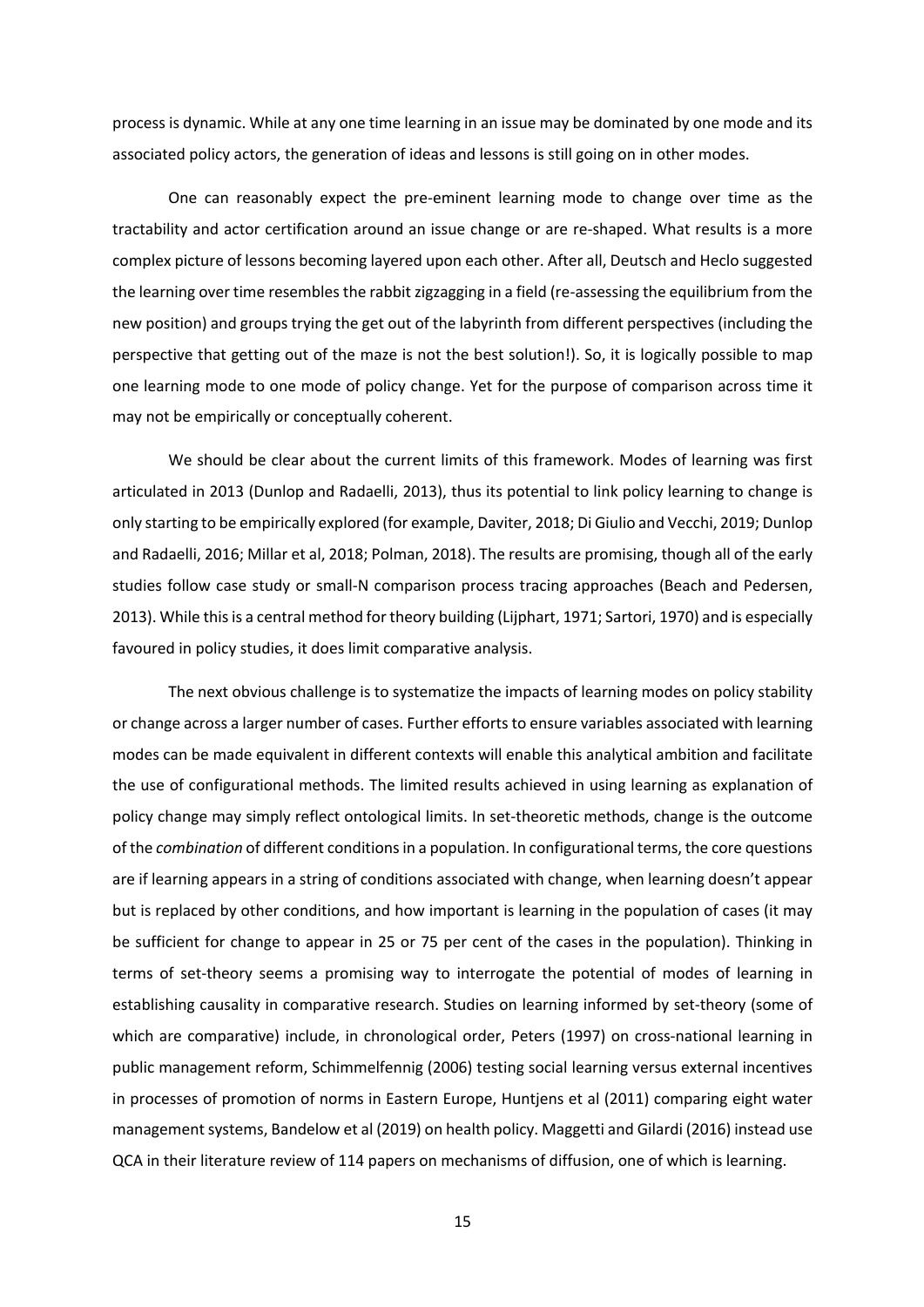Finally, we observe that the causal logic linking learning and change has been theorized in many ways in comparative policy analysis, but it has rarely been corroborated by tests on its microfoundations. In comparative policy analysis, the causal chain moves from a change of beliefs to behaviour. Behaviour changes because individuals re-organize their priors on the basis of evidence provided by experts, interaction in bargaining settings, decisions taken along the ladder of hierarchy, information and expert advice, and thick, open communication and dialogue. Something like a lesson is learn, something important is inferred from reality. This inferential learning is what changes policyrelevant behaviour. However, the micro-level experimental evidence does not necessarily support this chain. Under conditions of extreme surprise (like in a crisis), experimental evidence suggests that individual change behaviour first, then they receive feedback from the context in which they operate. Finally, if the feedback is positive, they gradually distil the new behaviour as 'lesson' or explanation of why they changed. In short, inferential learning comes after the change in behaviour. This alternative chain of causation was probed in the context of the crisis of the Euro by Kamkhaji and Radaelli (2017). Overall, we should not take for granted the micro-foundations we adopt in theorizing about learning and policy change, but to them via comparative research with the necessary tools, including experiments.

## *3.2 Political Context and Actors*

Next, we consider political context and actors(Tosun and Workman, 2017: 336-338; 334-335); where does policy learning take place and who are the main participants? Following the seminal learning studies (Hall, 1993; Heclo, 1974), the learning in modes approach is set against the backdrop of overarching institutions, cultural norms and political traditions. So while, analytically, we focus attention on the meso-level of group interactions, fundamentally this action is set against broader macro societal contexts. Heclo (1974) memorably describe this as the maze in which actors learning directed them and, over time, eventually becomes re-patterned as a result of that learning.

Where the modes of learning approach addresses cross-national comparisons of the same policy issue, analytical leverage is gained from the fact that the central dimensions of the approach – actor certification and issue tractability – are constant scope conditions which create four distinct learning arenas dominated by actors that fulfil the same roles, create the same knowledge types and interact according to the same logics regardless of space and time. These modes are derived from empirical realities. Their analytical job is to serve as data containers. To be sure, we are comparing the same thing, we can use indicators and criteria to ensure conceptual equivalence across space and time (Sartori, 1970). To illustrate, where epistemic learning dominates an issue, we would see expert groups at the forefront of policy action. The exact form of these experts may differ from country to country, but we can check for equivalence against our expectations (see tables 2 and 3).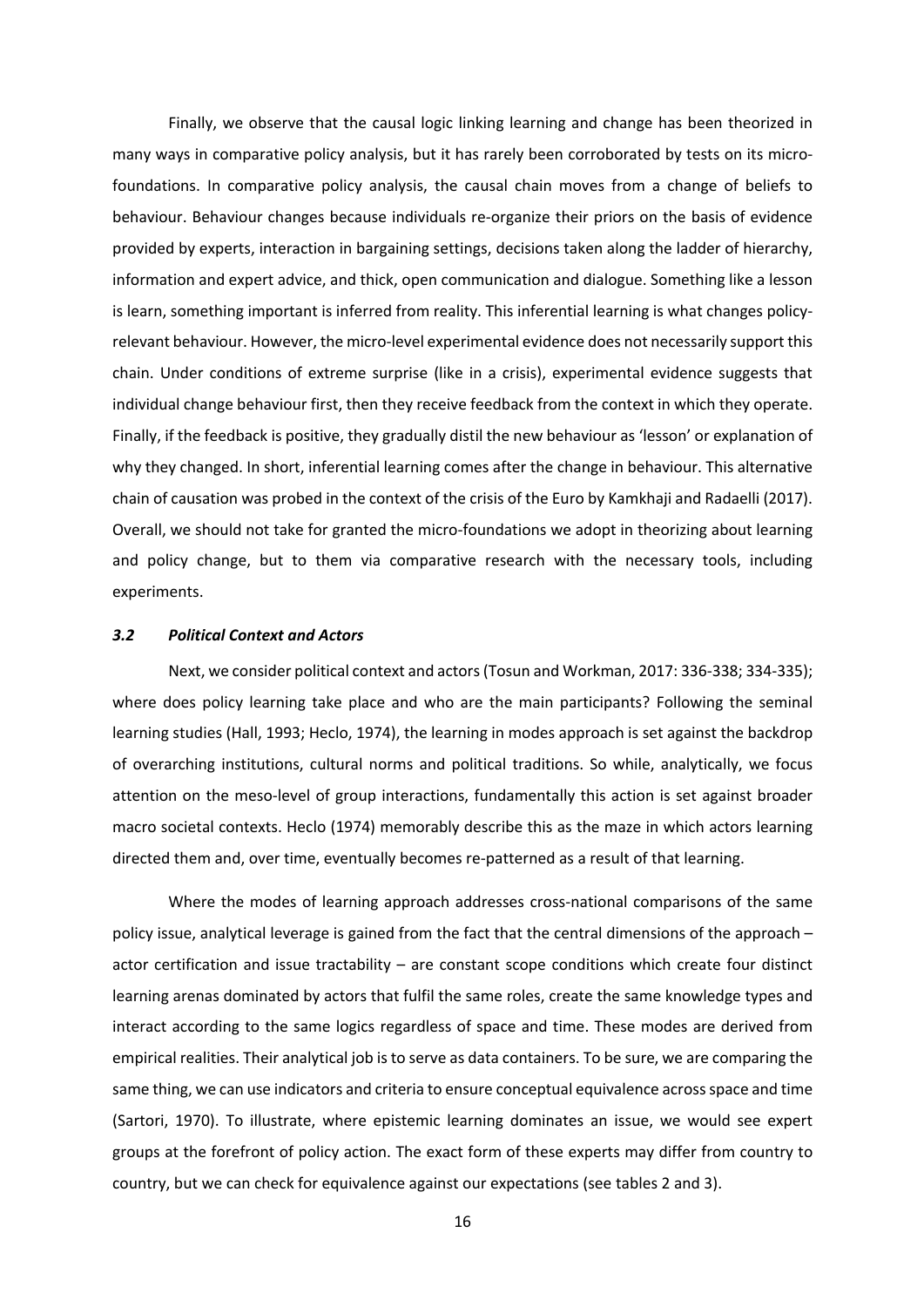Of course, we can augment what we mean by analytic equivalence, and move up or down Sartori's (1970) ladder of abstraction, depending on the issue at hand. For example, we can go back to the original modes framework which breaks each of the four learning types into the same again (for an empirical application on reflexive learning see Dunlop, 2015). Alternatively, we can narrow our mode by laying down specific criteria for the policy actors – for example, we might argue to qualify as an epistemic community the expert group must have originated outside of government (evolutionary type) as opposed to having been assembled by the bureaucracy (governmental type) (for more on this distinction see Dunlop, 2010). These are theoretical and methodological choices which will be motivated by our research question. Of course, the more complex our conceptualisations of each actor and each mode, the more we complicate comparative endeavours and efforts to move beyond very small-N.

As it stands, the modes approach to context and actors lends itself to two comparative strategies. On the one hand, we can create variation by examining the same policy issue in different places. The clear boundaries of what makes each learning mode distinct, and the dynamics at work within each, mean that cross-national analyses can narrow down the contextual features or macro institutional arrangements that result in different learning processes and so policy choices. In a study on the initiatives to develop regulatory management indicators in the EU and the OECD, Radaelli (2018) shows that the outcome was determined by the variable of what actors had control over the goals and means of learning. Here, the difference in outcome (presence or absence of regulatory indicators) is explained by how actors in different institutional contexts go about structuring their learning.

On the other hand, we can pursue a comparative strategy which holds institutional context constant and explores policy variation over time. Here, we need to think about the material and ideational forces that shape who has authority on an issue and the supply of socially acceptable policy solutions to deal with it (i.e. our two dimensions that determine the learning mode).

## *3.3 Time and Space*

A third fundamental dimension of comparative policy research concerns time. What is the appropriate time-frame for learning studies? And what is the notion of time in this field of research? Often, our decisions about time are generally pragmatic and emergent – i.e. the period of time we examine depend on the data or issue at hand. A more sophisticated approach would be to link methods decisions about time to the conception of learning at hand. Consider for example Rietig's (2018) argument that for policy learning to take place we require evidence of reflection. What are the implications of this for how long we study a policy?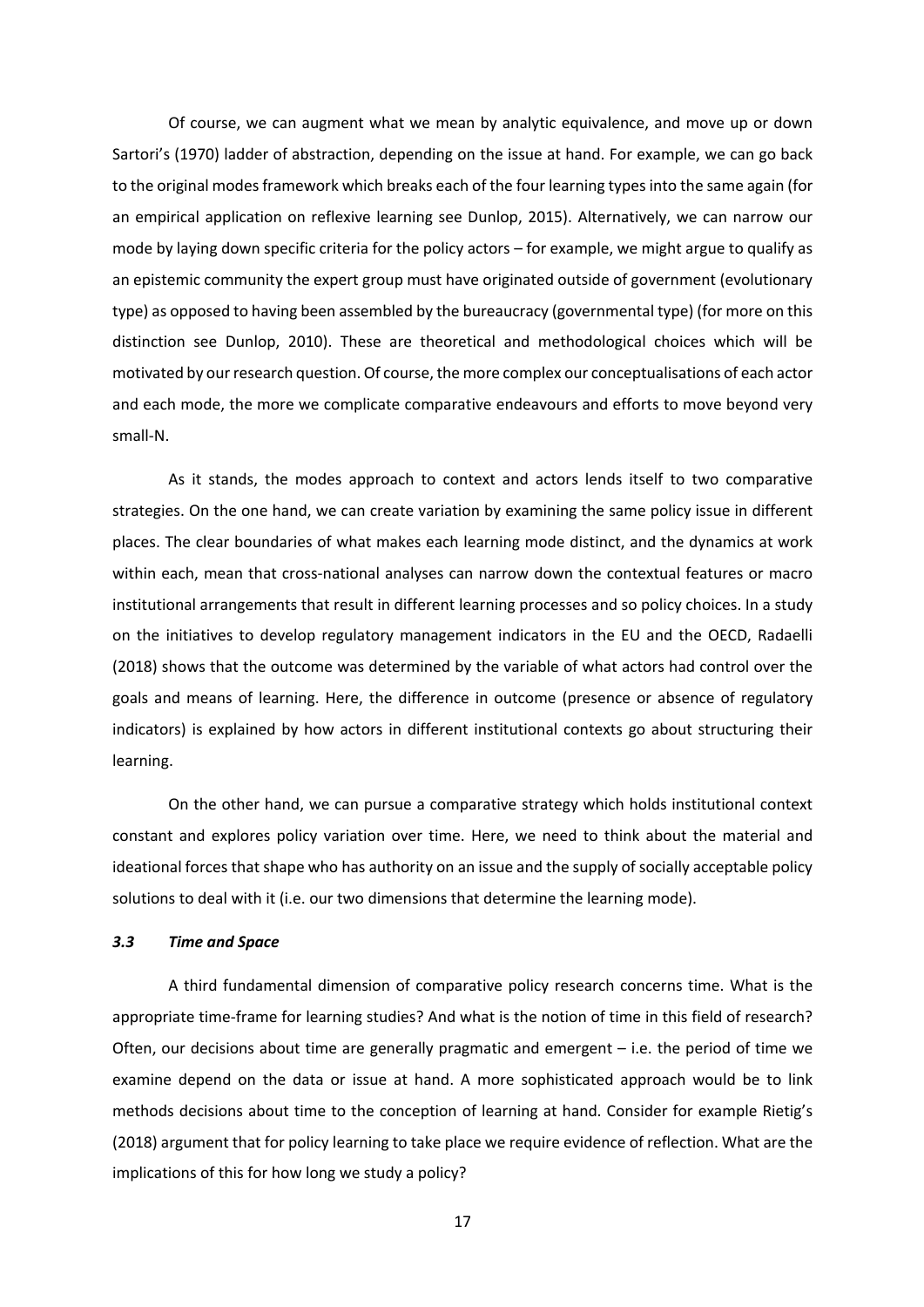Beyond research design choices, how policy learning approaches address the relationship between stability and change rests on the conception of time they assume. Specifically, three approaches to time can be discerned: linear; non-linear and circadian (see Marsh, 2010 for a wider discussion in relation to political analysis more generally).

First, time is frequently treated as linear. In policy theories, this idea of time is exemplified by incrementalism (Lindblom, 1959, 1965) where change is evolutionary and, in its addendum, punctuated equilibrium theory (PET) change (when it comes) is rapid and revolutionary (Jones and Baumgartner, 2005). Despite the differences in pace, the same diachronic logic of linear time is at work. We see this in some classic approaches to policy learning – most obviously Hall's (1993) work – where learning in the context of crisis triggers deep rooted changes in paradigmatic values and goal hierarchies.

In a different way, lesson-drawing (Rose, 1991) which describes the rational adoption of policy prescriptions across time and space, and policy diffusion (Meseguer, 2005; Weyland, 2005) studies that chart the travel of the same policy over time across distinct contexts are also underpinned by a linear conceptions of time and space. Of course some learning scholars would assert that such accounts that policies move from place 'A to B' and time 'T1 to T2' can only make weak claims to being part of the policy learning genre, the tendency toward descriptive rigour means the theoretical leverage on learning produced by diffusion studies has been low (Volden, Ting and Carpenter, 2008).

Beyond this, Haas's (1992) epistemic communities framework treats as linear the learning processes triggered by expert groups. Novel insights carried in the belief systems of authoritative expert enclaves created lessons mediated by uncertainty, interpretation and institutionalisation. Over time, the learning they stimulate triggers paradigmatic shifts in policy beliefs; punctuations which may or may not lead to international policy coordination.

Alternatively, some learning scholars reject this dualistic treatment of stability and change preferring to emphasize the contextual nature of policy. There are two major schools of thought here. First, is the interpretivist work exemplified by Richard Freeman (2006) who explores the constitutive nature of policy where change is constant and learning processes generated by policy actors' local practices (for a broad discussion of interpretivist accounts of learning in politics see Grin and Loeber, 2007). This post-structural conception treats time as non-linear, and political action contextual and contingent (in relation to policy more broadly see Bevir and Rhodes, 2003; Tonkiss, 1998).

Though not following a post-structural epistemology, this contingent, non-linear treatment of time is also evident in much of the policy transfer literature (Dolowitz and Marsh, 1996; Dolowitz,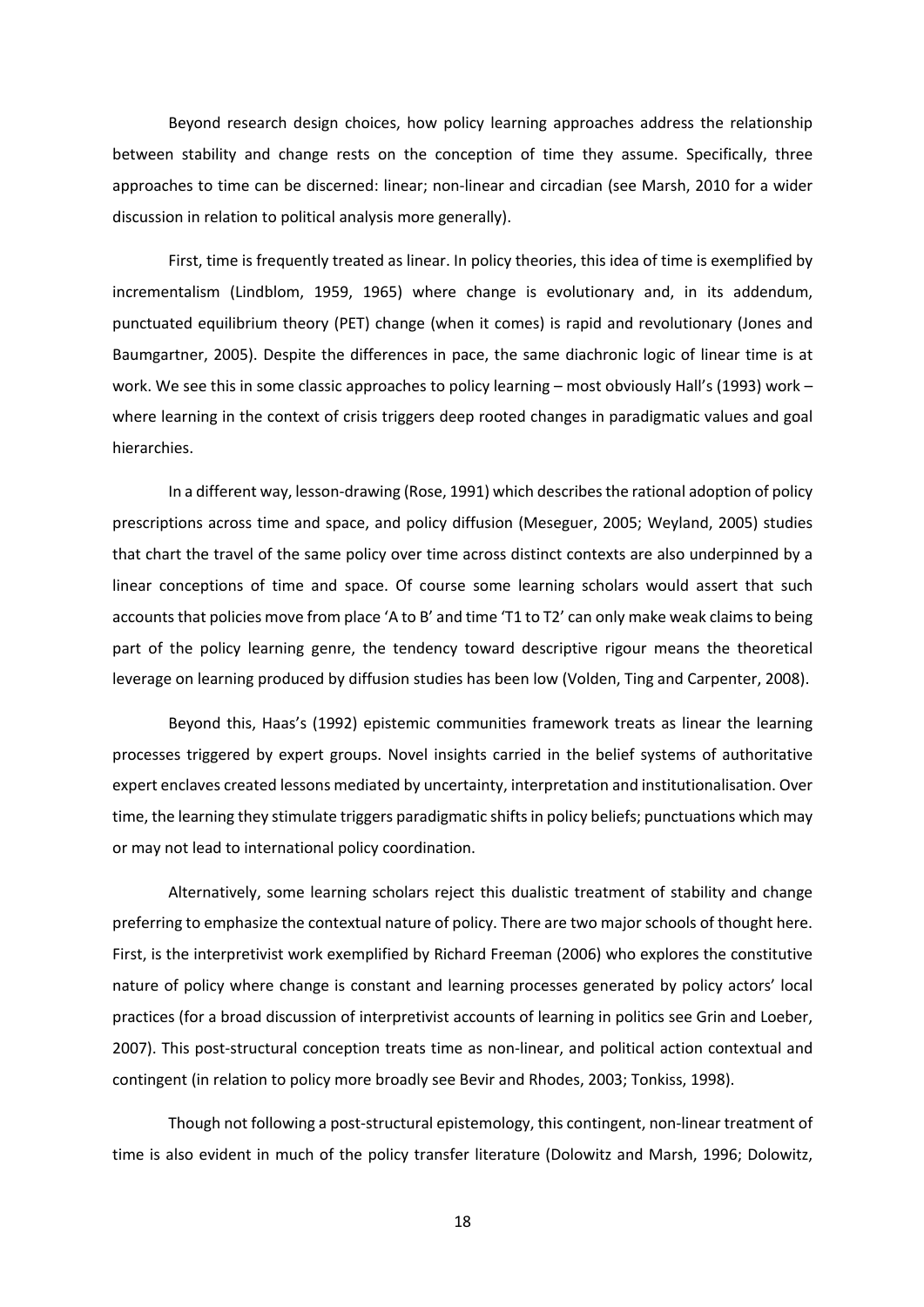2009; Evans, 2009). Concerned less with the spread of policies and more with the contextual mediators of learning processes across space and time, policy transfer studies tend toward thick description and process tracing, often drilling down on learning dynamics specific to individual case studies (Hadjiisky, Pal and Walker, 2017). Of course, the thick description associated with such localised and increasingly micro-level approach has been an obvious point of criticism (James and Lodge, 2003).

Finally, there are learning approaches that accommodate feedback loops in their accounts of stability and change. In this view, policy is a process of continuous change of different degrees where 'linear, irreversible processes fold back on themselves in multiple feedback cycles' (Adam, 1990: 87). In this view, policy development moves beyond a stability / change dualism to a circadian treatment of time (Bates, 2006; Marsh, 2010). The classic work on policy learning understood this sense of policy development as and through oscillation very well. Recall, in his cybernetic analysis of politics, Karl Deutsch (1963) vividly likens feedback in a learning system to the trajectory of a zigzagging rabbit which follows unexpected and creative paths.

Pierson's (1995, 2000) path dependent account examines the role (albeit limited) for policy learning in a circadian way. By focussing on the impact of events and structures that lock in policy paths and narrow learning options, Pierson reveals the multi-dimension nature of learning in policy making – change often occurs in the context of stability. More recently, the work on institutional learning and memory in policy-making (Pollitt, 2009; Stark, 2019) exposes the important of the past which can, at key moments, 'rise up' to change policy futures (Shapiro, 2016).

While the modes of learning approach can accommodate all three conceptions of time, our interest in understanding how pre-eminent modes of learning around an issue appear and change (learning as dependent variable), and how these modes impact policy development (learning as independent variable) points toward the circadian view. In circadian thinking, learning processes and policy development is both linear and cyclical. Change, and its pace, is multi-level and multidimensional. This is not simply a matter of saying learning that happens in one place can influence another (though it can). Rather, at any one time there can be multiple learning processes within and between different times and spaces.

Two challenges appear pertinent. The first concerns the question of whether each learning mode has its own circadian rhythm. We say this because we know from the knowledge utilisation literature that different groups of political actors often follow their own internal clock. For example, epistemic communities and courts have more rigid learning timelines – knowledge production is often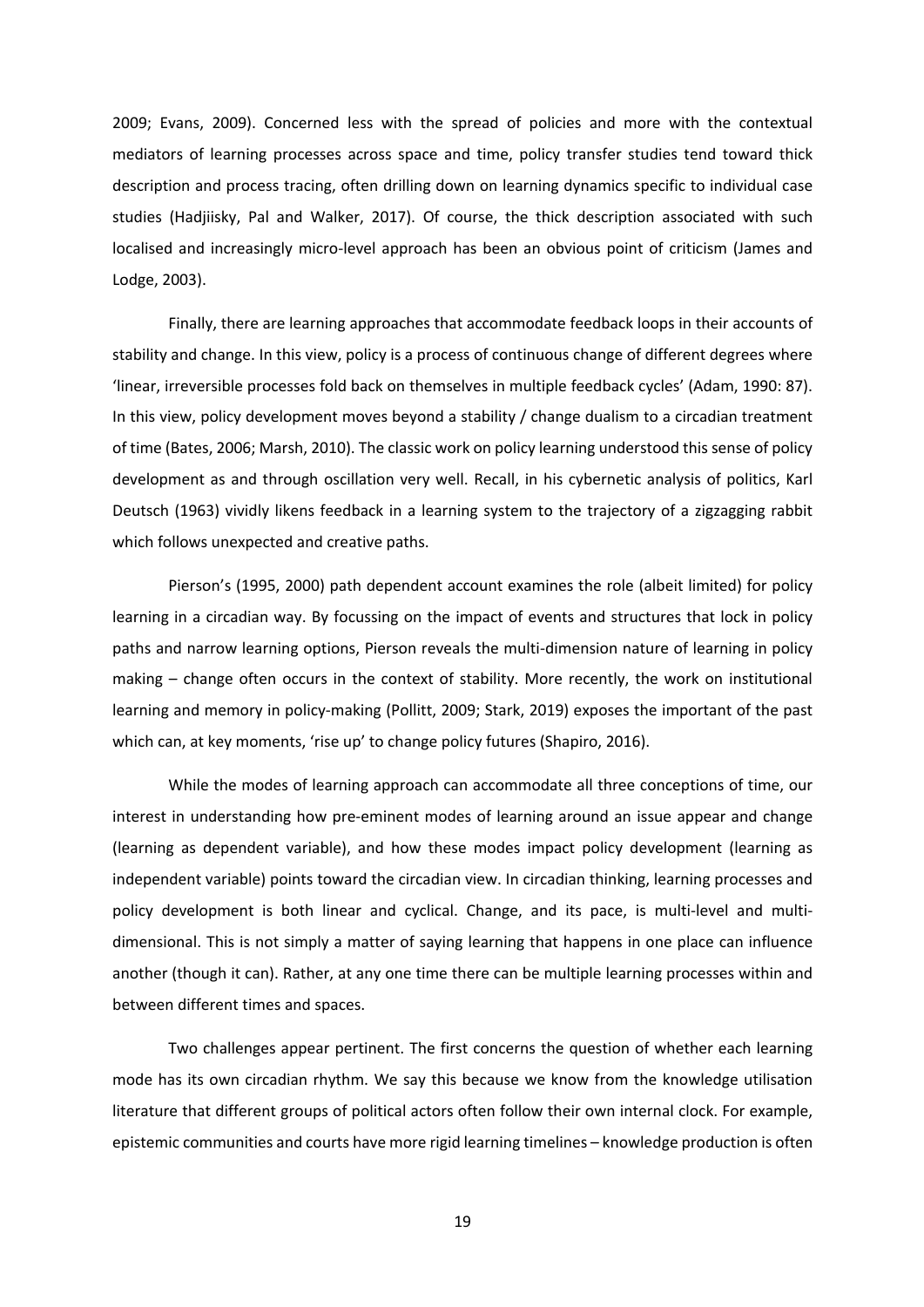plodding and unpredictable and legal processes can be slow and structured (if predictable) – than the learning processes of reflexive societies and interest group bargaining.

The second area ripe for development concerns the idea of the learning moment. Here, the methodological challenge is not simply demonstrating that learning has happened (with belief change underpinning policy development as the usual proxy). Rather, is it possible to identify the actual moments when learning is at its most intense? Conceptually, we have identified in another article the triggers and hindrances to learning (Dunlop and Radaelli, 2018), but empirically we know much less about the liminal spaces in which learning occurs. In anthropological studies on rites of passage, liminal spaces are expanses where people and their beliefs move from one state of being to another; the space between 'what was' and 'what happens next' (Thomassen, 2009; Turner, 1969: 94-113, 125- 130). In policy learning terms this is possibly a key transition point, a period of extreme disorientation and ambiguity when old ways of thinking or learning about policy begin to crack before policy beliefs shift decisively. And so, these could be times of intense learning. Getting empirical purchase on these threshold moments will help learning scholars pin point the most potent causal mechanisms.

So far, we have placed time front and centre in our discussions. As with most political science accounts, space is treated as synonymous with place and analytically is enveloped into the temporal dimension; policy X moves from country A at T1 to country B at T2. There is nothing wrong with this, but we can go much further. A more ambitious account of spatial is possible using the learning modes approach. In their notable discussion on space and change in political science, drawing on work by human geographers, Bates and Smith (2008: especially 198-199) urge us first to think beyond physical localities and territorialities to think in broader terms of policy spaces. The idea of the learning space is central to the modes approach; which are classified into four and the can be further narrowed into sixteen. Importantly, these spaces are not passive but are constitutive of the action itself.

With this idea of learning space, we turn to Bates and Smith's (2008) second advisory; treat time and space as interwoven. We know the impact of space can be viewed as a function of time. In the modes of learning model, contestation over who owns the learning space can be temporally constituted. The movement from one learning mode to another can be the product of exogenous changes that, over time, alter either of our scope conditions of tractability and actor certification. Alternatively, the policy action can move to a different learning space as the result of endogenous change – most obviously learning among the participants which enables them to shift the mode of learning toward themselves or to others.

But, let's be more ambitious and place space centre stage. How policies develop, the pace and nature change can be the product of the interconnections and relationships found in and between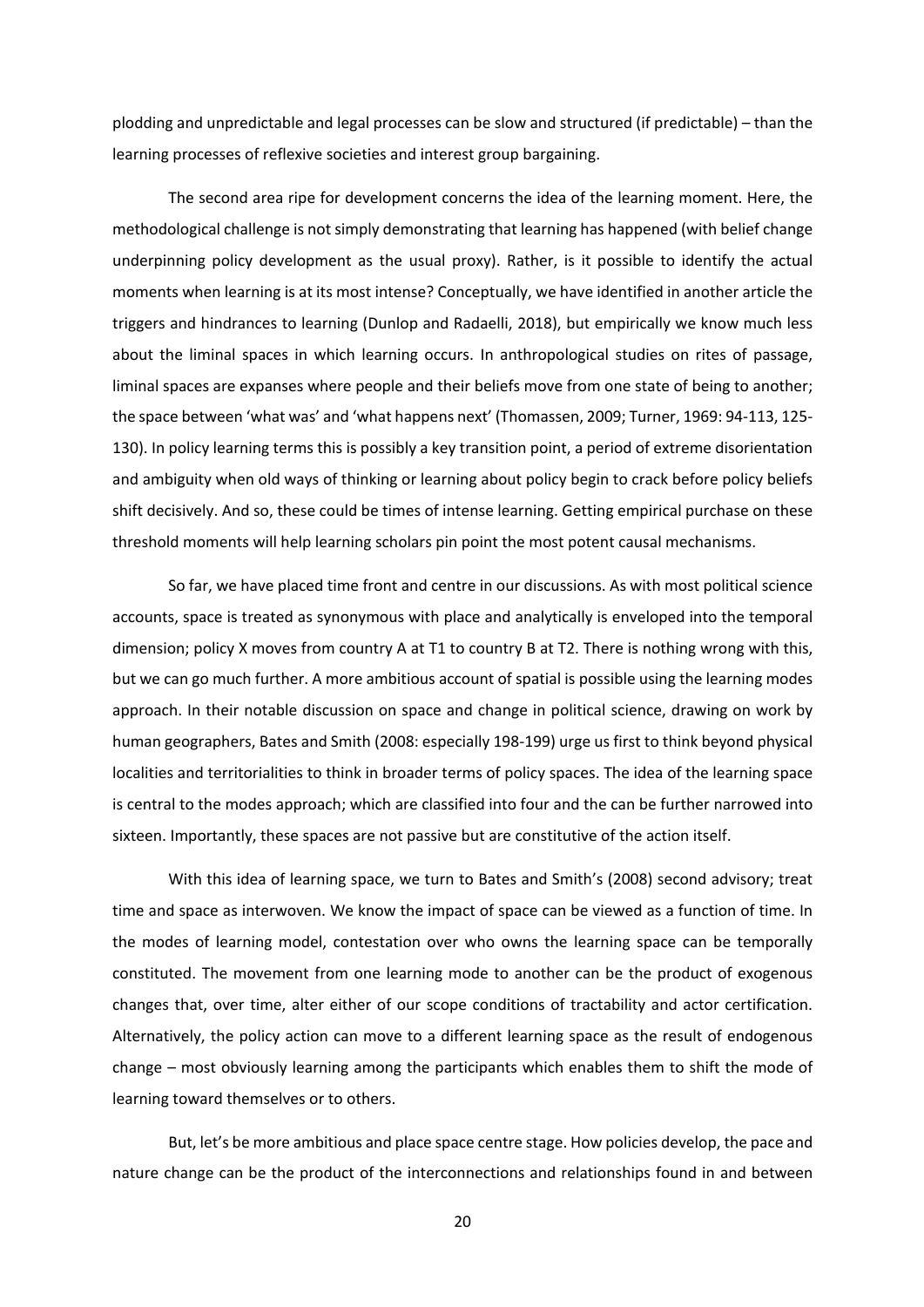policy spaces. It matters that when we think of hierarchical learning spaces many policy actors – ordinary citizens, epistemic communities, interest groups – may play extremely limited roles or are excluded entirely. The presence and nature of interconnections within and between learning spaces then creates particular policy trajectories.

Moreover, the modes framework forces analysts to consider what is going on in other policy learning spaces which may be challenging the beliefs formed in the pre-eminent mode. Even though one learning mode may be dominant, learning will be going on in other modes simultaneously (even if this is without much influence). As well as taking a heterogenous view, we should also remember that learning can be negative as well as positive. Consider the scenario where, during a crisis or after a large scale policy failure, an issue falls between different learning modes creating a sort of protolearning situation.

## **4. Conclusion**

What is the potential of policy learning for comparative policy analysis? In the context of our special issue, we addressed this question by focusing on questions of ontology, causality and methodology. In the field of policy learning, the main problem is not one of ranking methods – actually a full range of methods perform well. Instead, the key issues are about definitional clarity, ontology and more generally research design.

All too often, when we think about comparative analysis, we jump to the conclusion that we are comparing policies. In this article we started from a different question, that is, what happens when we compare modes of learning? We argued that by considering different modes of policy learning we can generate granular expectations on how to approach learning as effect as well as learning as cause. This involves choices on the most suitable causal approach given the research question at hand – determinist, probabilistic or set-theoretic. Whatever the choice is, policy learning delivers more as mid-range theory. Causal identification is where we need more comparative research, especially in the micro-foundations of learning and in capturing the 'learning moment'. Policy design can be usefully inspired by the comparative analysis of learning, especially in terms of the scope conditions that facilitate the emergence of one type of learning or another, the hindrances and blockages to learning processes, and finally the quality of learning.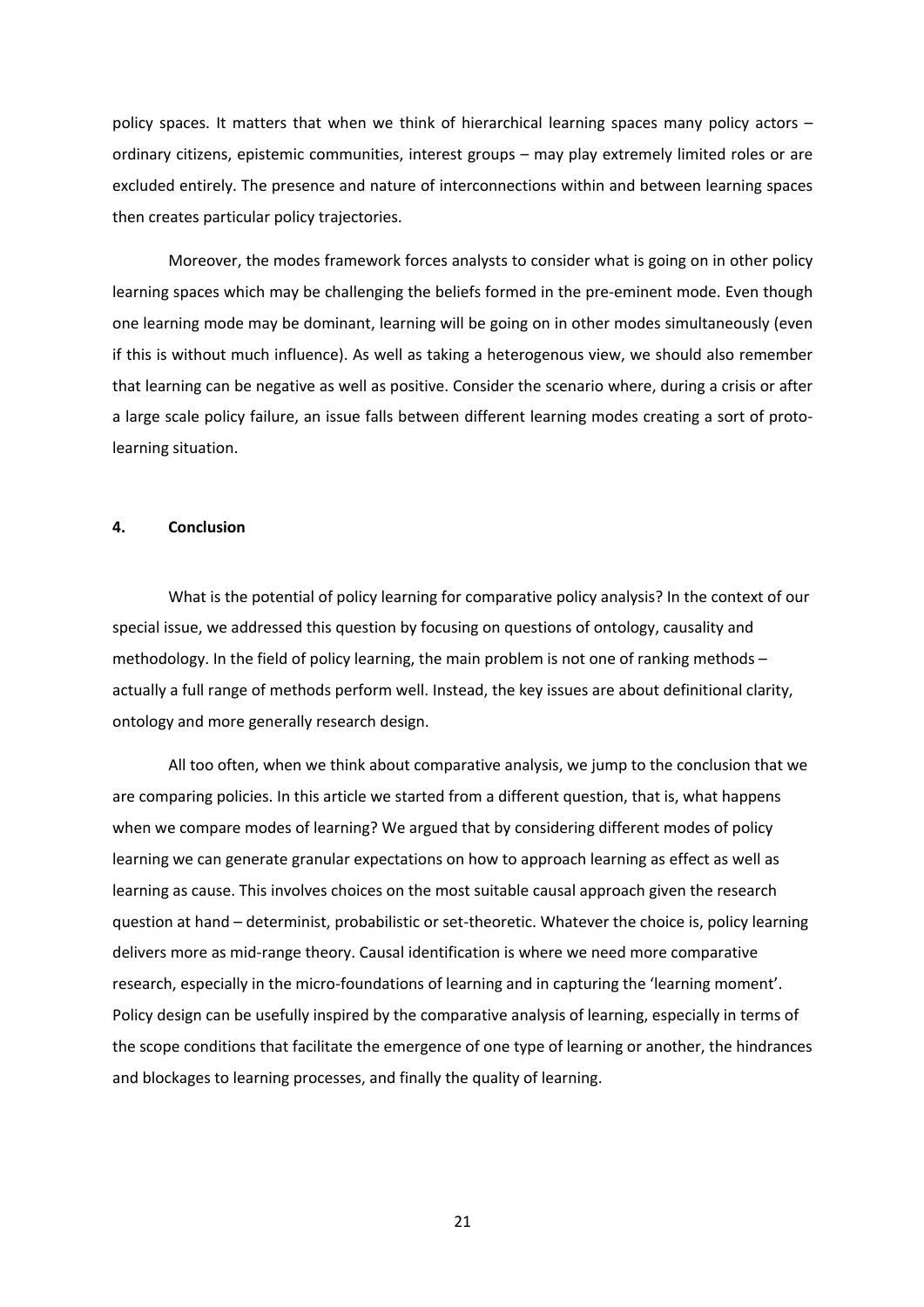## **References**

- Bandelow, N., Vogeler, C., Hornung, J., Kuhlmann, J. and S. Heidrich (2019) 'Learning as necessary but not sufficient cause for major health policy change: A qualitative comparative analysis combining ACF and MSF' *Journal of Comparative Policy Analysis*, 21, 2: 167-182
- Bates, S.R. and Smith, N.J. (2008) 'Understanding change in political science: On the need to bring space into theoretical positions and empirical analyses', *Political Studies Review* 6, 2: 191-204
- Beach, D. and Pedersen, R.B. (2013) *Process Tracing Methods: Foundations and Guidelines* Ann Harbor, MI: University of Michigan Press
- Beach, D. and Pedersen, R.B. (2016) *Causal Case Study Methods* Ann Arbor, MI: University of Michigan Press
- Béland, D. (2019) *How Ideas and Institutions Shape the Politics of Public Policy* Cambridge, MA: Cambridge University Press
- Bennett, C.J. and Howlett, M. (1992) 'The lessons of learning: Reconciling theories of policy learning and policy change', *Policy Sciences* 25, 3: 275-294
- Bobrow, D. (2006) Policy Design: Ubiquitous, Necessary and Difficult, in B.G. Peters and J. Pierre (Eds.) *Handbook of Public Policy* London: Sage.
- Coletti, P. and Radaelli, C.M. (2013) 'Economic rationales, learning, and regulatory policy instruments' *Public Administration,* 91, 4: 1056–1070.
- Cyert, R.M. and March, J.G. (1963) *A Behavioral Theory of the Firm*, Englewood Cliffs, CA: Prentice-Hall
- Deutsch, K.W. (1963) *The Nerves of Government: Models of Political Communication and Control* London: Free Press of Glencoe
- Dodds, A. (2018) *Comparative Public Policy* Basingstoke: Palgrave
- Dolowitz, D.P. and Marsh, D. (1996) 'Who learns what from whom: A review of the policy transfer literature' *Political Studies,* 44, 2: 343–357
- Dunlop C.A. and Radaelli, C.M. (2017) 'Learning in the bath-tub: The micro and macro dimensions of the causal relationship between learning and policy change', *Policy and Society,* 36*,* 2: 304-319
- Dunlop, C.A. (2010) 'Epistemic communities and two goals of delegation: Hormone growth promoters in the European Union', *Science and Public Policy* 37, 3: 205-217
- Dunlop, C.A. (2017) 'Pathologies of policy learning: What are they and how do they contribute to policy failure?', *Policy and Politics* 45, 1: 19-37
- Dunlop, C.A. and Radaelli, C.M. (2013) 'Systematizing policy learning: From monolith to dimensions', *Political Studies*, 61, 3: 599-619
- Dunlop, C.A. and Radaelli, C.M. (2016) 'Policy learning in the Eurozone crisis: modes, power and functionality', *Policy Sciences* 49, 2: 107-124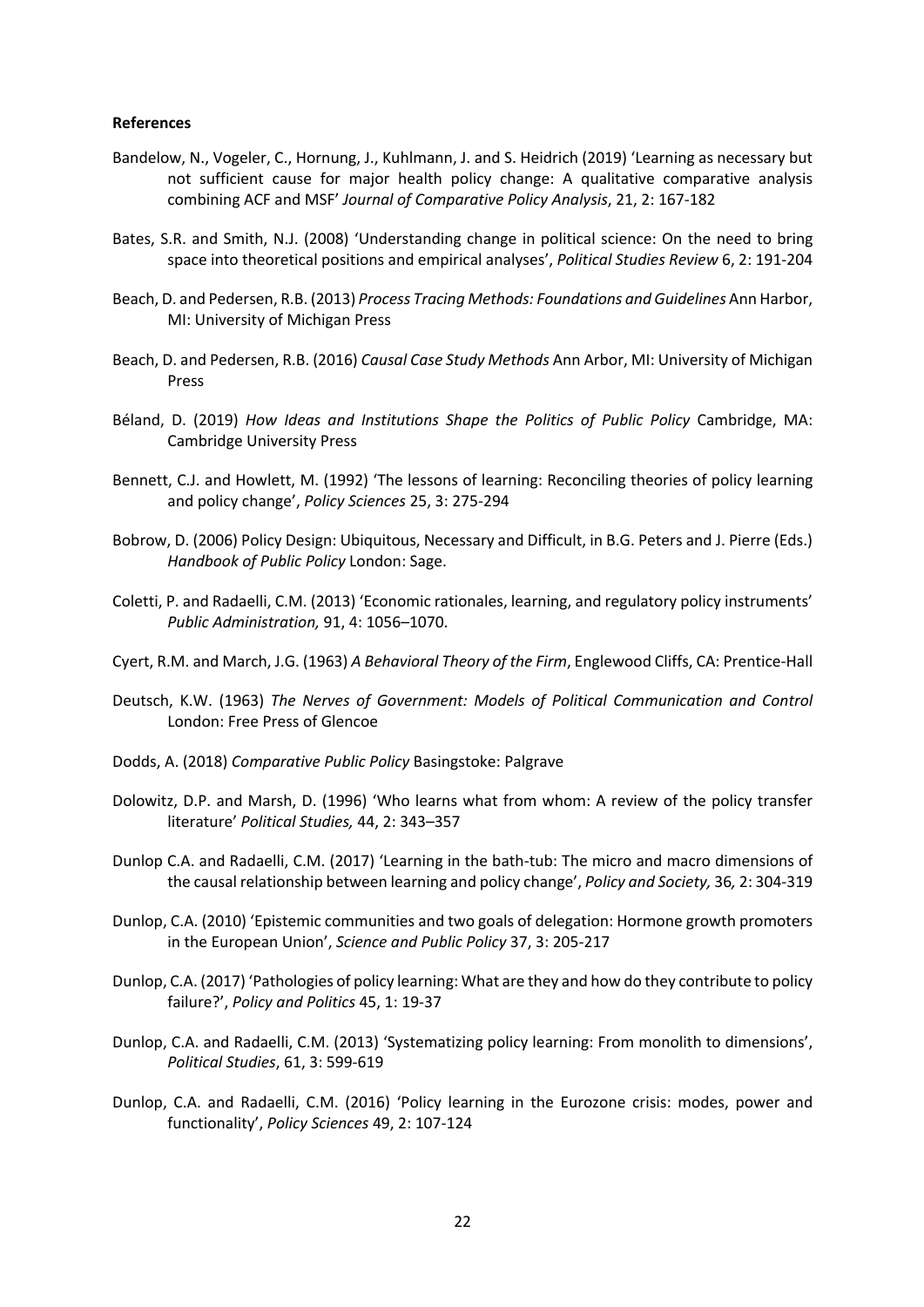- Dunlop, C.A. and Radaelli, C.M. (2018a) 'Policy learning and organizational capacity', in Ongaro, E. and van Thiel, S. (eds), *The Palgrave Handbook of Public Administration and Management in Europe,* Basingstoke: Palgrave
- Dunlop, C.A. and Radaelli, C.M. (2018b) 'Does policy learning meet the standards of a theory on the policy process?', *Policy Studies Journal* 46, S1: S48-S68
- Dunlop, C.A. and Radaelli, C.M. (2018c) 'The lessons of policy learning: Types, triggers, hindrances and pathologies', *Policy and Politics*, 46, 2: 255-272
- Dunlop, C.A. and Radaelli, C.M. (2019) 'Policy instruments, policy learning and politics: Impact assessment in the European Union', in Capano G., Howlett M. and Ramesh M. (eds) *Making Policies Work: First and Second Order Mechanisms in Policy Design*, Edward Elgar
- Dunlop, C.A., Radaelli, C.M. and Trein, P. (2018) 'Introduction: The Family Tree of Policy Learning', in Dunlop, C.A., Radaelli, C.M. and Trein, P. (eds) *Learning in Public Policy: Analysis, Modes and Outcomes*, Basingstoke: Palgrave
- Dye, T.R. (1975) *Understanding Public Policy* 2nd edn, Englewood Cliffs, NJ: Prentice-Hall.
- Engeli, I. and Rothmayer Allison, C. (2014) 'Conceptual and methodological challenges in comparative public policy' in Engeli, I. and Rothmayer Allison, C. (eds) *Comparative Policy Studies* Basingstoke: Palgrave
- Fontaine, G. (2017) 'Comparative public policy', in Thompson, W.R (ed) *Oxford Research Encyclopedia of Politics* Oxford: Oxford University Press
- Freeman, R. (2006) 'Learning in public policy', in M. Moran, M. Rein and R. E. Goodin (eds), *Oxford Handbook of Public Policy* Oxford: Oxford University Press, pp. 367–87
- Furlong, P. and Marsh, D. (2010) 'A skin, not a sweater: Ontology and epistemology in political science', *Theory and Methods in Political Science* Basingstoke: Palgrave.
- Gerring, J. (2004) 'What is a case study and what is it good for?' American Political Science Review 98, 2: 341-354
- Goyal, N. (2017) 'A 'review' of policy sciences: Bibliometric analysis of authors, references, and topics during 1970–2017' *Policy Sciences*, 50, 4: 527–537.
- Goyal, N. and Howlett, M. (2018a) 'Framework or metaphor? Analysing the status of policy learning in the policy sciences' *Journal of Asian Public Policy* DOI 10.1080/17516234.2018.1493768
- Goyal, N. and Howlett, M. (2018b) 'Lessons Learned and Not Learned: Bibliometric Analysis of Policy Learning' in Dunlop, C.A., Radaelli, C.M. and Trein, P. (eds) *Learning in Public Policy: Analysis, Modes and Outcomes*, Basingstoke: Palgrave
- Grin, J. and Loeber, A. (2007) 'Theories of policy learning: Agency, structure and change', in F. Fischer, G.J. Miller and M.S. Sidney (eds), *Handbook of Public Policy analysis: Theory, Politics, and Methods* Boca Raton, FL: CRC Press, pp. 201–219

Haas, E.B. (1990) *When Knowledge is Power* Berkeley, CA: University of California Press

Hadjiisky, M., Pal, L.A. and Walker, C. (2017) *Public Policy Transfer* Cheltenham: Edward Elgar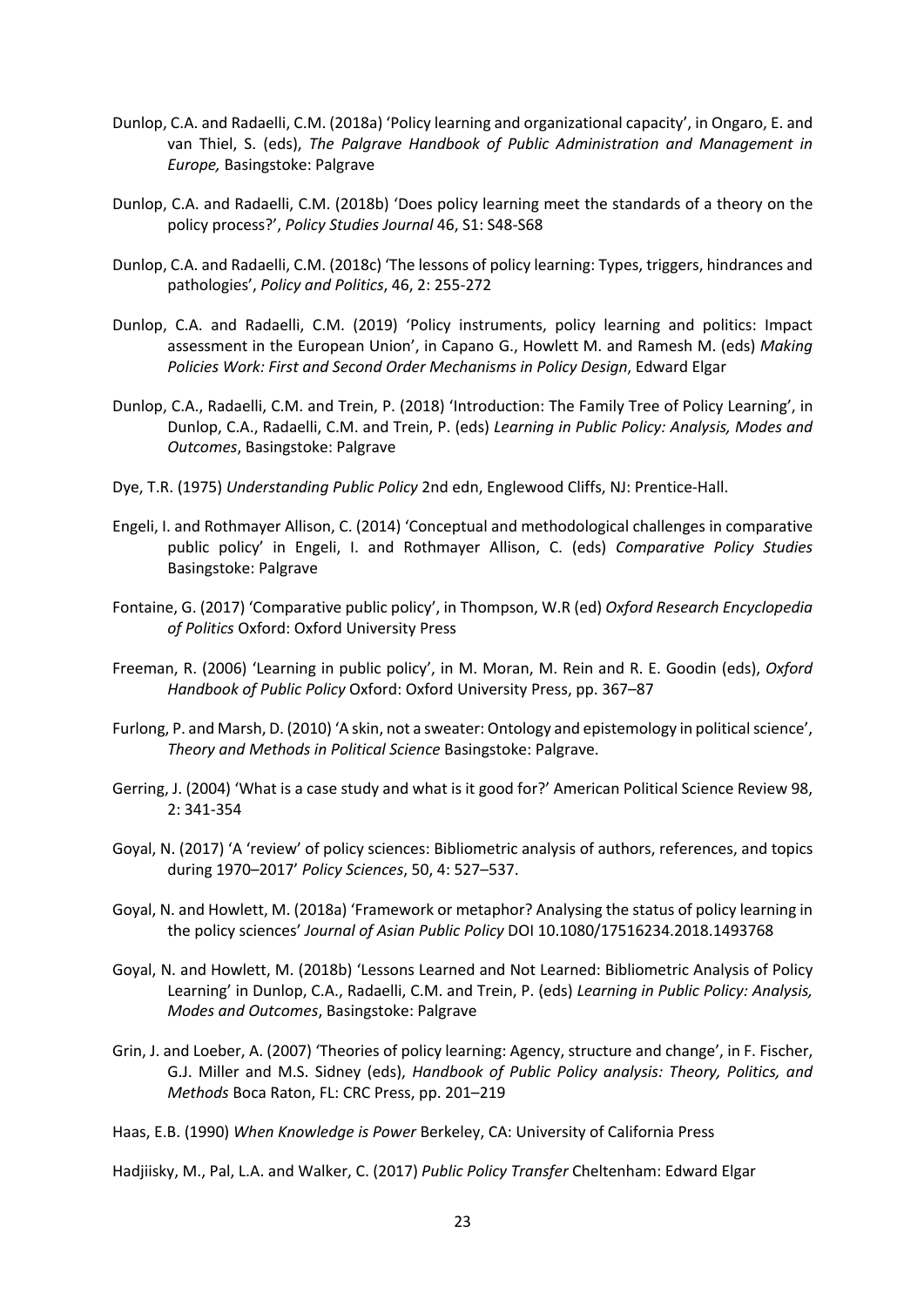- Hall, P.A. (1993) 'Policy paradigms, social learning and the state: The case of economic policy-making in Britain', *Comparative Politics,* 25, 3: 275-296
- Han, H., Swedlow, B. and Unger, D. (2014) 'Policy advocacy coalitions as causes of policy change in China? Analyzing evidence from contemporary environmental politics', *Journal of Comparative Policy Analysis: Research and Practice* 16, 4: 313–334
- Heclo, H. (1974). *Modern Social Politics in Britain and Sweden: From Relief to Income Maintenance* New Haven, CT: Yale University Press
- Heikkila, T. and Gerlak, A.K. (2013) 'Building a conceptual approach to collective learning: Lessons for public policy scholars', *Policy Studies Journal* 41, 3: 484-511
- Henry, A.D., Ingold, K., Nohrstedt, D. and Weible, C.M. (2014) 'Policy change in comparative contexts: Applying the advocacy coalition framework outside of Western Europe and North America', *Journal of Comparative Policy Analysis: Research and Practice* 16, 4: 299-312
- Holzinger, K. (2004) 'Bargaining through arguing: An empirical analysis based on speech act theory' *Political Communication* 21, 2: 195-222
- Huntjens, P., Pahl-Wostl, C., Rihoux, B., Schlueter, M., Flachner, Z., Neto, S., Koskova, R., Dickens, C. and Nabide Kiti, I. (2011) 'Adaptive water management and policy learning in a changing climate: A formal comparative analysis of eight water management regimes in Europe, Africa, and Asia*', Environmental Policy and Governance* 21, 3: 145-163
- James, O. and Lodge, M. (2003) 'The limitations of policy transfer and lesson drawing for contemporary public policy research' *Political Studies Review* 1, 2: 179-193
- Jones, B.D. (2017) 'Behavioral Rationality as a Foundation for Public Policy Studies', *Cognitive Systems Research* 43: 63-75
- Jones, B.D. and Baumgartner, F.R. (2005) *The Politics of Attention* Chicago, IL: University of Chicago Press
- Kamkhaji, J.C. and Radaelli, C.M. (2017) 'Crisis, learning and policy change in the European Union', *Journal of European Public Policy* 24, 5: 714-734
- Lindblom, C.E. (1959) 'The science of muddling through', *Public Administration*, 19, 2: 78–88
- Lindblom, C.E. (1965) *The Intelligence of Democracy* New York, NY: The Free Press
- Maggetti, M. and Gilardi, F. (2016) 'Problems (and solutions) in the measurement of policy diffusion mechanisms', *Journal of Public Policy*, 36, 1: 87-107
- May, P.J. (1992) 'Policy learning and failure', *Journal of Public Policy* 12, 4: 331-54
- Meseguer, C. (2005) 'Policy learning, policy diffusion, and the making of a new order' *Annals of the American Academy of Political and Social Science,* 598, 67–82
- Morlino, L. (2018) *Comparison* Toronto: Barbara Budrich

Moses, J.W. and Knutsen, T.L. (2012) *Ways of Knowing* New York, NY: Palgrave Macmillan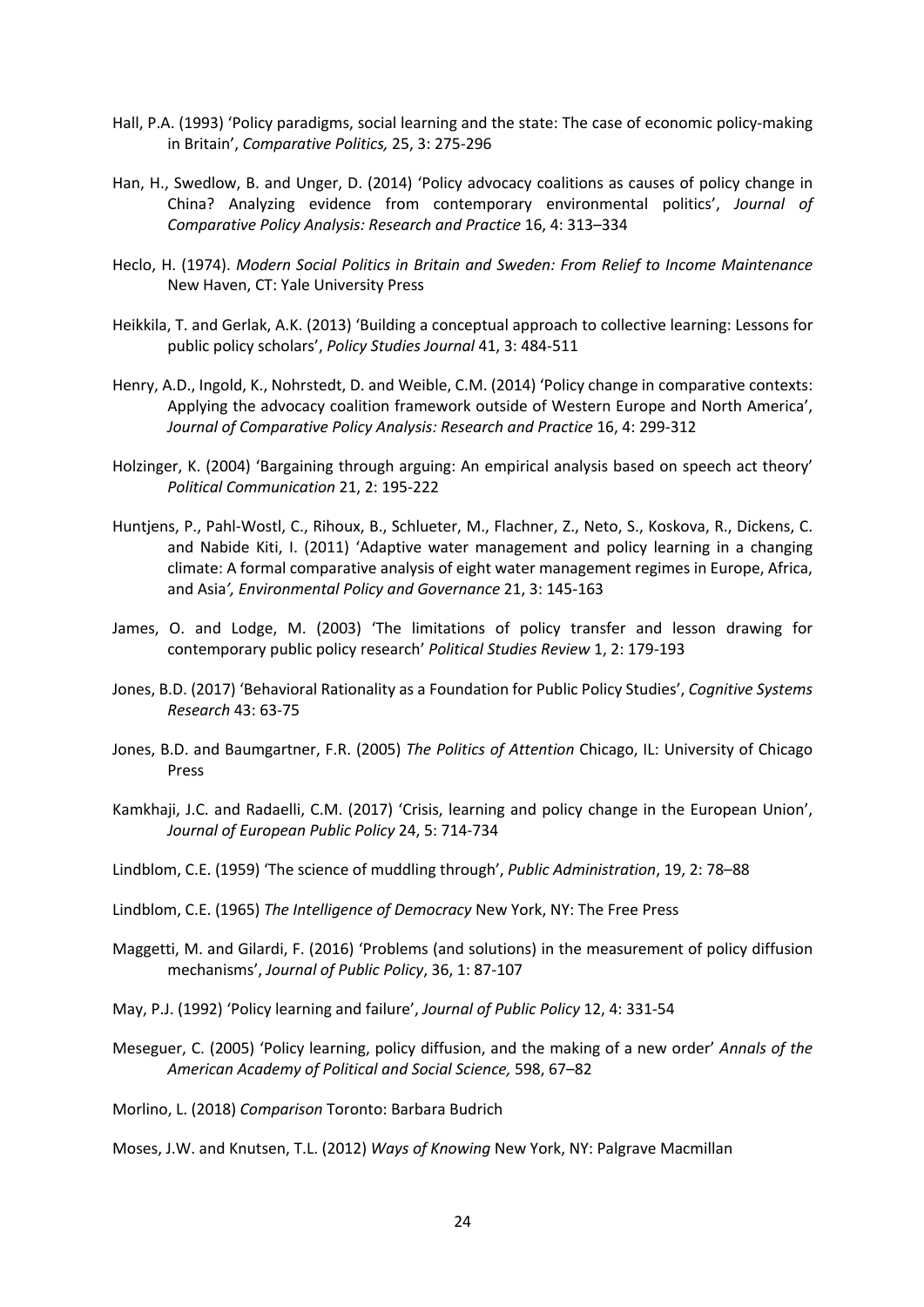- Newton, K. and Van Deth, J.W. (2010) *Foundations of Comparative Politics* 2nd edition, Cambridge, MA: Cambridge University Press
- Ostrom, E. (1990) *Governing the Commons,* Cambridge, MA: Cambridge University Press
- Pearl, J. with Mackenzie, D. (2018) *The Book of Why* New York, NY: Penguin
- Peters, B.G. (1997) 'Policy transfers between governments: The case of administrative reforms', *West European Politics*, 20, 4: 71-88
- Peters, B.G. (2013) *Strategies for Comparative Research in Political Science* Basingstoke: Palgrave
- Peters, B.G. (2018) *Policy Problems and Policy Design* Cheltenham: Edward Elgar.
- Peters, B.G., Fontaine, G. and Mendez, J-L (2018) 'Substance and methods in the comparative study of policy change', *Journal of Comparative Policy Analysis: Research and Practice* 20, 2: 133-141
- Pierson, P. (2000) 'Increasing returns, path dependence, and the study of politics', *American Political Science Review* 94, 2: 251–267
- Radaelli, C.M. (2009) 'Measuring policy learning: Regulatory impact assessment in Europe', *Journal of European Public Policy* 16, 8:1145–1164
- Radaelli, C.M. (2019) 'Regulatory indicators in the European Union and the OECD: Performance assessment, organizational processes, and learning' *Public Policy and Administration*. Early view https://doi.org/10.1177/0952076718758369
- Rietig, K. (2018) Learning in the European Commission's renewable energy policy-making and climate governance' in in Dunlop, C.A., Radaelli, C.M. and Trein, J.P. (eds) *Learning in Public Policy: Analysis, Modes and Outcomes*, Basingstoke: Palgrave
- Rose, R. (1991) 'What is lesson-drawing?' *Journal of Public Policy* 11, 1: 3–30
- Sabatier, P.A. (1987) 'Knowledge, policy-oriented learning, and policy change an advocacy coalition framework' *Science Communication,* 8, 4: 649–692
- Sabatier, P.A. (1988) 'An advocacy coalition framework of policy change and the role of policy oriented learning therein', *Policy Sciences* 21, 2–3: 129–168
- Sabel, C. (1994) 'Learning by monitoring: the institutions of economic development', Smelser, N. and Swedberg, R. (eds) *Handbook of Economic Sociology,* Princeton, NJ: Princeton University Press and Russell Sage Foundation, pp. 137-165
- Sabel, C. F. and Zeitlin, J. (2008) 'Learning from difference: The new architecture of experimentalist governance in the European Union', *European Law Journal* 14, 3: 271-327
- Sartori, G. (1970) 'Concept misformation in comparative politics' *American Political Science Review*, 64, 4: 1033–1053
- Sartori, G. (1990) 'Comparazione e metodo comparato' *Rivista Italiana di Scienza Politica*, 20, ): 397- 416